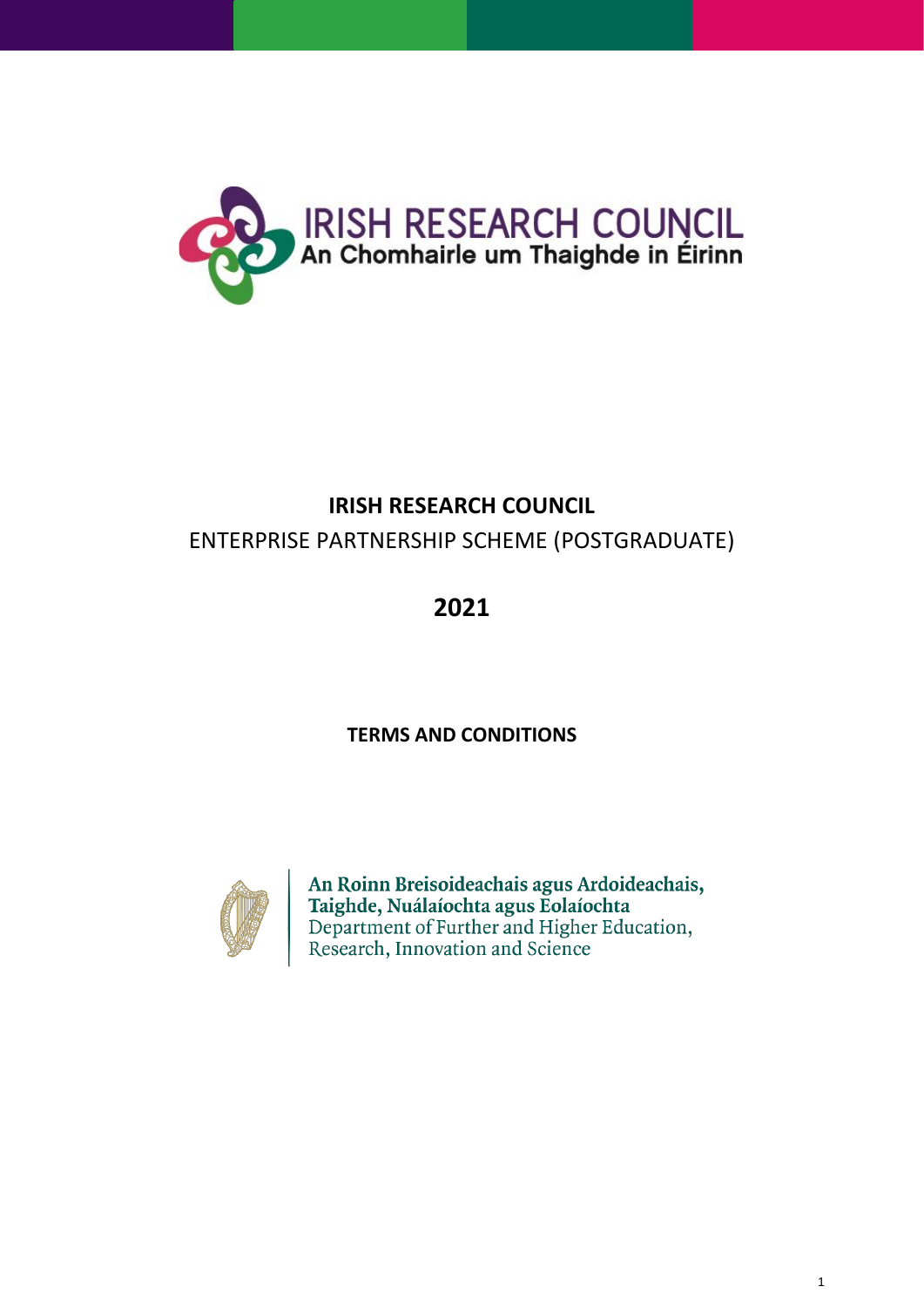## **TABLE OF CONTENTS**

| 1.  |                                                          |  |
|-----|----------------------------------------------------------|--|
| 2.  |                                                          |  |
| 3.  |                                                          |  |
| 4.  |                                                          |  |
| 5.  |                                                          |  |
| 6.  |                                                          |  |
| 7.  |                                                          |  |
| 8.  |                                                          |  |
| 9.  |                                                          |  |
| 10. | ADDITIONAL DUTIES OUTSIDE THE REMIT OF THE SCHOLARSHIP11 |  |
| 11. |                                                          |  |
| 12. |                                                          |  |
| 13. |                                                          |  |
| 14. |                                                          |  |
| 15. |                                                          |  |
| 16. |                                                          |  |
| 17. |                                                          |  |
| 18. |                                                          |  |
| 19. |                                                          |  |
| 20. |                                                          |  |
| 21. |                                                          |  |
| 22. |                                                          |  |
| 23. |                                                          |  |
|     |                                                          |  |
|     |                                                          |  |
|     |                                                          |  |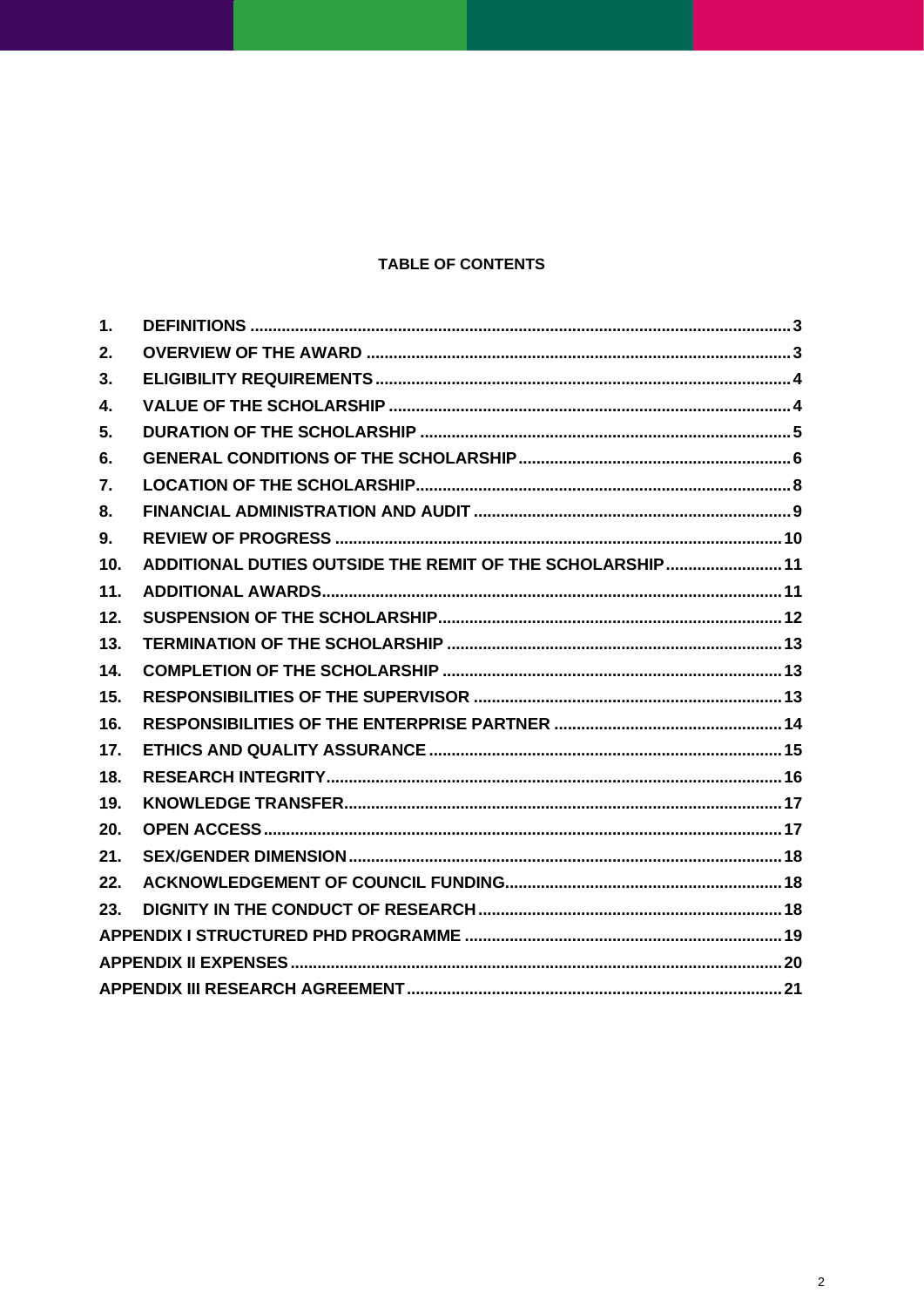## <span id="page-2-0"></span>**1. DEFINITIONS**

- 1.1. **Council** shall mean the Irish Research Council.
- 1.2. **Funding term** shall mean the period between the official start date and agreed end date of the scholarship.
- 1.3. For the purpose of these scholarships, **higher education institution (HEI)** shall mean a higher education institution in Ireland within the meaning of Section 1 of the Higher Education Authority Act, 1971; and/or approved for the purposes of the Free Fees Initiative; and/or in receipt of some other form of public funding from the Department of Further and Higher Education, Research, Innovation and Science. A list of eligible HEIs is provided on the Council's [website.](http://research.ie/funding/eligible-higher-education-institutions-and-research-performing-organisations/)
- 1.4. For the purpose of this scheme, **Ireland** shall mean the Republic of Ireland.
- 1.5. **Research project** shall mean the research work proposed by the awardee and approved by the Council.
- 1.6. **Awardee** shall mean the person awarded a scholarship.
- 1.7. **Scholarship** shall mean the Irish Research Council Enterprise Partnership Scheme Postgraduate Scholarship.
- 1.8. **Scholarship fund** shall mean the funding for the scholarship.
- 1.9. **Supervisor** shall mean the person(s) responsible for supporting and guiding the awardee and ensuring the quality of the research produced under the scholarship.
- 1.10. An **Enterprise Partner** is a company; a registered charity; a social, cultural or not-forprofit civic organisation; a state-owned company; or an eligible public body that will cofund the awardee for the duration of the award. A public body is a public service body with specific scientific or cultural infrastructure that is integral to the conduct and completion of the proposed research. If a public body or HEI is an eligible research performing organisation (RPO), it is not an eligible Enterprise Partner under this scheme. A list of eligible RPOs is provided on the Council's [website.](http://research.ie/funding/eligible-higher-education-institutions-and-research-performing-organisations/)
- 1.11. An **enterprise mentor** is the person(s) designated by the Enterprise Partner as being responsible for supporting and mentoring the awardee in relation to the Enterprise Partner's involvement in the scholarship.
- 1.12. A **host organisation** shall mean the HEI as defined in Clause 1.3 or the Enterprise Partner as defined in Clause 1.10.
- 1.13. **Non-governmental organisations (NGOs)** shall mean any non-governmental organisation, which is a legal entity, has an established governance structure (such as a board of directors), is independent of government control, and is working in support of public good, not for profit. The NGO may be in receipt of public funds so long as it retains its completely independent status. NGOs can take various forms (national/international charities, voluntary community groups, etc.) and can be located/working in any country. For those requesting a waiver, they must have a base in the Republic of Ireland and be listed on Ireland's Public Charities Register.

## <span id="page-2-1"></span>**2. OVERVIEW OF THE AWARD**

2.1. The Irish Research Council's Enterprise Partnership Scheme (Postgraduate) is a national initiative designed to link excellent early-career researchers with enterprise (broadly defined). The scheme co-funds awardees to bring research talent into an enterprise in cooperation with a HEI. Enterprise partners co-fund excellent researchers who dedicate their time to a specific research project related to the mission of the organisation. By the end of the project, the researcher will have gained important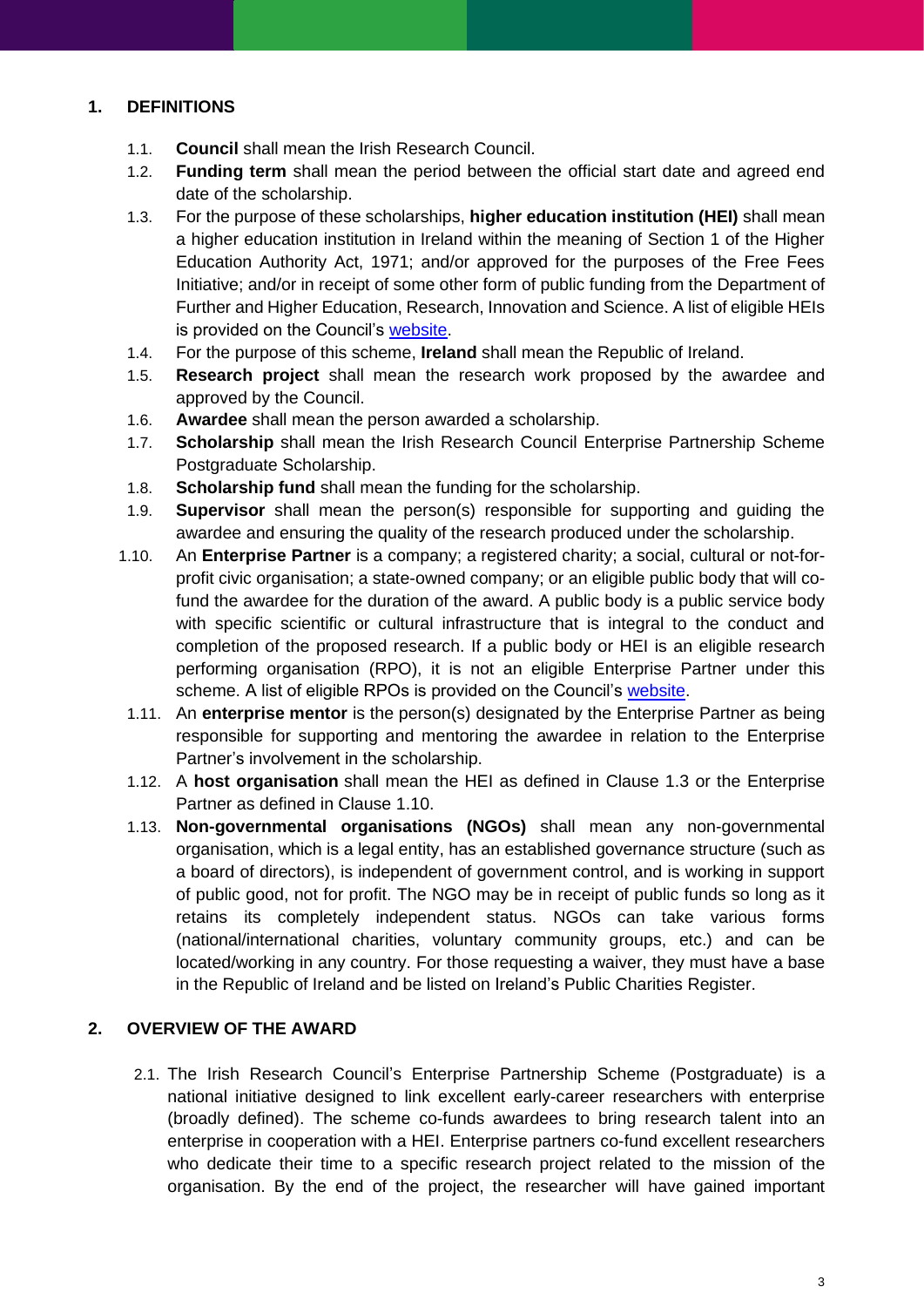workplace skills and a degree by research. The enterprise benefits from research talent and ideas in an area closely aligned with its strategic interests.

## <span id="page-3-0"></span>**3. ELIGIBILITY REQUIREMENTS**

- 3.1. All applicants:
	- 3.1.1. must have **completed** an honours bachelor's, or the equivalent, degree by **31 June 2021** 1 . If an awardee does not have a first-class or upper-second-class honours bachelor's, or the equivalent, degree, they must possess a master's degree. The Council's determination of an applicant's eligibility on these criteria is final;
	- 3.1.2. must not have had two previous unsuccessful applications to the Enterprise Partnership Scheme (Postgraduate);
	- 3.1.3. in the case of applications for a research master's, must not currently hold or have previously held a Council scholarship;
	- 3.1.4. in the case of applications for a doctoral degree, must not currently hold or have previously held any Council scholarship other than that which would have enabled them to obtain a research master's degree.
- 3.2. With reference to the General Data Protection Regulation (GDPR), it is a condition of submitting an application that the applicant agrees that that the Council can use data and information contained within for the following purposes and in line with the [Data Protection Notice](http://research.ie/privacy-and-data-protection/) available on the Council's website:
	- 3.2.1. registration and processing of applications;
	- 3.2.2. operation of grants management information systems;
	- 3.2.3. preparation of material for use by reviewers and peer review panels;
	- 3.2.4. statistical analysis in relation to the evaluation of postgraduate trends;
	- 3.2.5. sharing application information with government departments and other national funding agencies;
	- 3.2.6. policy and strategy studies;
	- 3.2.7. meeting the Council's obligations for public accountability and the dissemination of information;
	- 3.2.8. payment, maintenance and review of any award; or
	- 3.2.9. including details of any award in publicly available databases, reports and documents.

## <span id="page-3-1"></span>**4. VALUE OF THE SCHOLARSHIP**

4.1. The total value of the scholarship fund will be up to **a maximum of €24,000 in any approved year** and consist of the following:

<sup>&</sup>lt;sup>1</sup> Degree results as entered in the application form and endorsed by the HEI must be the applicant's overall results and verifiable as such on official transcript(s). If official transcripts do not confirm the applicant's overall result and date of award exactly as detailed in the application, any conditional offer of a scholarship will be withdrawn. Supporting materials and are non-returnable and must be forwarded to the Council for inspection before the scholarship can commence. All transcripts must be appropriately stamped or endorsed confirming that they are official documents of the institution.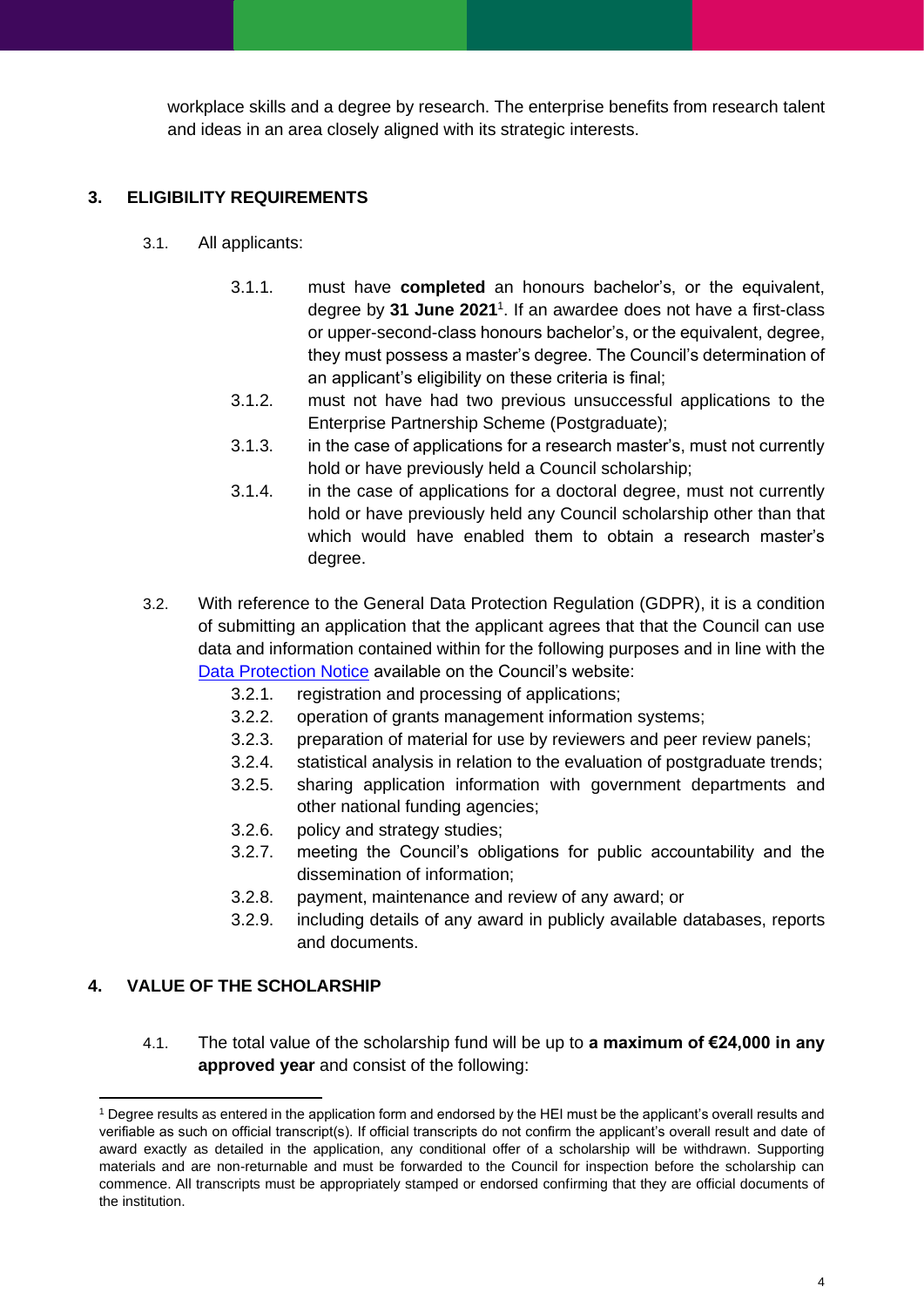- 4.1.1. a stipend of **€16,000** per annum;
- 4.1.2. a contribution to fees, including non-European Union scholarship fees, paid to the HEI up to a maximum of **€5,750** per annum. Any differential must be paid by the awardee and/or HEI. Awardees who hold a fee waiver from their HEI, or where no fee is required, or where fees are paid in full or in part by a third party, must inform the Council and the appropriate offices in their HEI and will not be eligible for the fee portion of the scholarship;
- 4.1.3. eligible direct research expenses of **€2,250** per annum to enable the awardee to carry out the research project.

## <span id="page-4-0"></span>**5. DURATION OF THE SCHOLARSHIP**

- 5.1. The scholarship will support suitably qualified research master's and doctoral candidates pursuing, or intending to pursue, **full-time research in any discipline**<sup>2</sup> .
- 5.2. The office of the vice president/dean of research will be required to confirm the awardee's participation on the specified degree type and date of first registration for this degree as outlined in the application. Exceptions to the above dates of first registration may only be made for those who have taken an eligible career break<sup>3</sup> from their degree programmes.
- 5.3. An awardee who is a new entrant to the postgraduate degree for which they are seeking funding is entitled to apply for funding for the full duration of the degree as outlined below:

| Degree type                         | Duration of funding to be awarded |
|-------------------------------------|-----------------------------------|
| Research master's degree            | year                              |
| Structured research master's degree | 2 years                           |
| Traditional doctoral degree         | 3 years                           |
| Structured doctoral degree          | 4 years                           |

5.4. For awardees who have already completed part of the postgraduate degree for which they are seeking funding, the duration of funding to be awarded is dependent on the type of degree being pursued, the date of first registration and if the applicant is previously registered either on a full-time or part-time basis as outlined below:

| Degree type                               | <b>Academic</b><br>Year | Date of first registration for the degree<br>where previously full-time registered             | <b>Duration of</b><br>funding to<br>be awarded |
|-------------------------------------------|-------------------------|------------------------------------------------------------------------------------------------|------------------------------------------------|
| Structured<br>research<br>master's degree | 2020/2021               | 1 September 2020 to 31 August 2021<br>(registrations prior to 1 September 2020 are ineligible) | 1 year                                         |

<sup>&</sup>lt;sup>2</sup> The Council does not fund taught master's nor does it not fund part-time research degrees.

<sup>&</sup>lt;sup>3</sup> Eligible career breaks include: maternity leave, paternity leave, adoptive leave, parental leave, prolonged sick leave, carer's leave.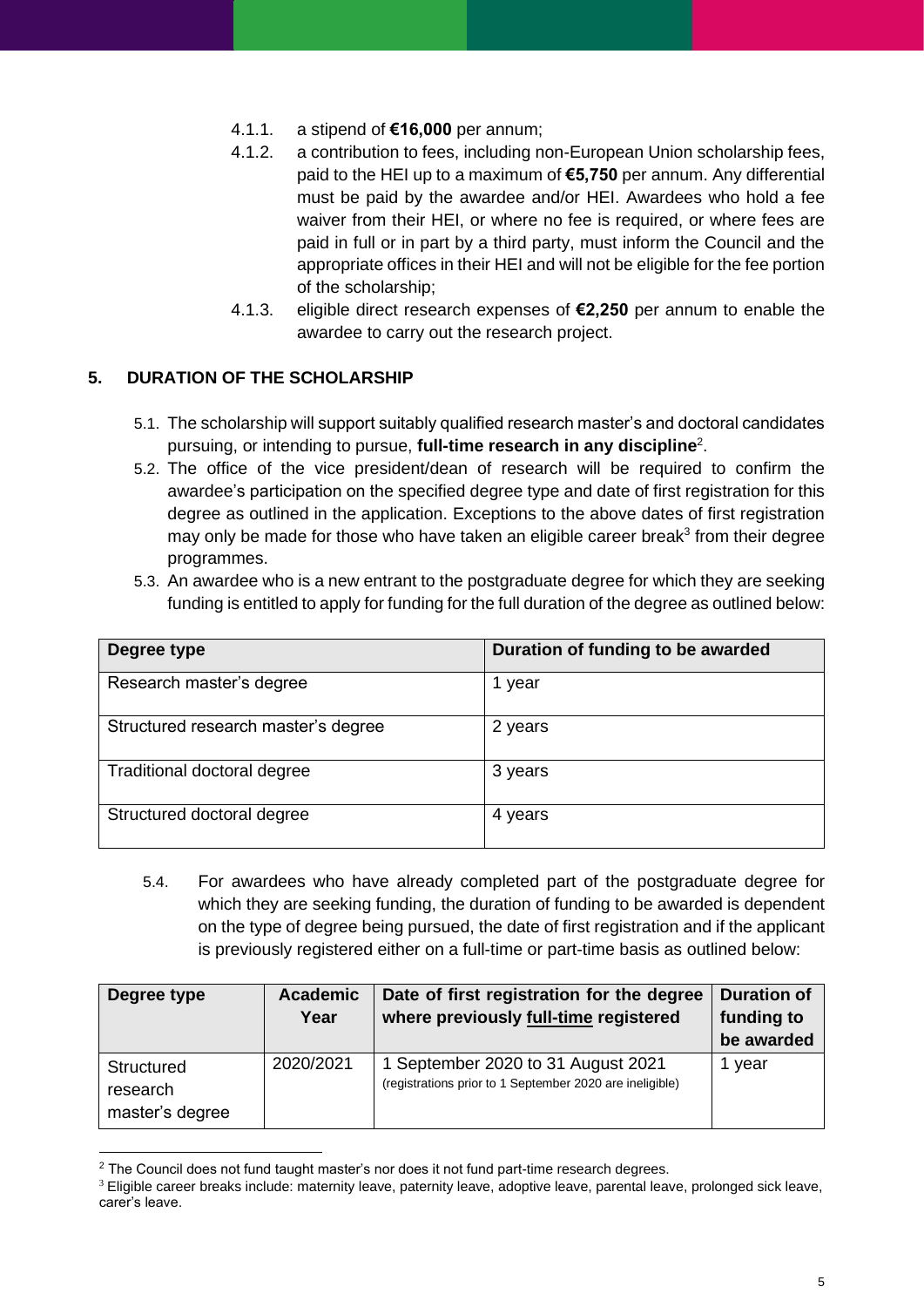| Traditional doctoral | 2020/2021 | 1 September 2020 to 31 August 2021                                                             | 2 years |
|----------------------|-----------|------------------------------------------------------------------------------------------------|---------|
| degree               | 2019/2020 | 1 September 2019 to 31 August 2020<br>(registrations prior to 1 September 2019 are ineligible) | 1 year  |
|                      | 2020/2021 | 1 September 2020 to 31 August 2021                                                             | 3 years |
| Structured doctoral  |           |                                                                                                |         |
| degree               | 2019/2020 | 1 September 2019 to 31 August 2020                                                             | 2 years |
|                      | 2018/2019 | 1 September 2018 to 31 August 2019<br>(registrations prior to 1 September 2018 are ineligible) | 1 year  |

5.5. Where an awardee is on a structured degree programme, the office of the vice president/dean of research will be required to confirm that the programme includes the development of discipline-specific knowledge, research and transferable skills in line with the national definition of a structured research programme as outlined in Appendix I. The Council reserves the right to suspend or terminate a scholarship if this requirement is breached.

## <span id="page-5-0"></span>**6. GENERAL CONDITIONS OF THE SCHOLARSHIP**

- 6.1. All scholarships must commence on **1 September 2021**. Scholarships may only be deferred for reasons of an eligible career break<sup>4</sup>.
- 6.2. An awardee's **first duty is to the successful completion of the scholarship** for which they have been awarded funding. During the funding term awardees must exclusively spend all of his/her working time on the Research Project at Master's or PhD level and Training and Career Development activities, as per the Training & Career Development Plan.
- 6.3. Awardees must be affiliated with an eligible HEI in Ireland.
- 6.4. All host organisations must have the capacity to provide professional guidance and mentoring to the awardee and provide access to experimental facilities or data. The Council may request evidence of this from Enterprise Partners.
- 6.5. Awards may not be held or continued at any organisation other than the host organisation(s) which the awardee specified in the application, except with the prior agreement of the Council.
- 6.6. Awards are held subject to these Terms and Conditions and any supplementary conditions set out in the scholarship offer. If any of these Terms and Conditions are breached, the Council reserves the right to suspend or terminate the scholarship and may require reimbursement of such payments as have already been made.

 $4$  Eligible career breaks include: maternity leave, paternity leave, adoptive leave, parental leave, prolonged sick leave, carer's leave.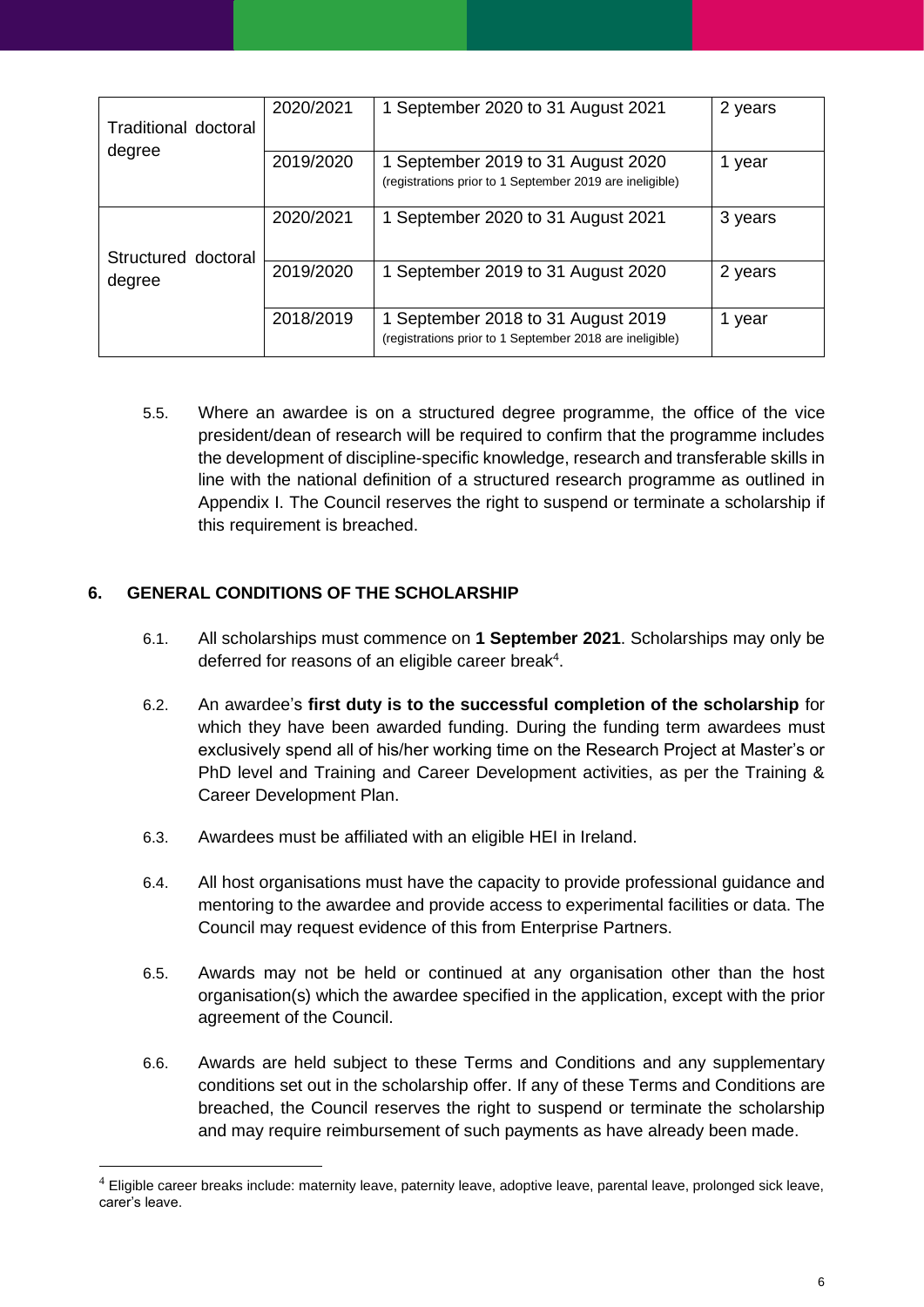- 6.7. The Council reserves the right to make amendments to these Terms and Conditions without prior notice.
- 6.8. These Terms and Conditions will be governed by and construed in accordance with the laws of Ireland, and all parties will expressly and irrevocably submit to the jurisdiction of the Irish courts.
- 6.9. The Council will strive to adopt procedures that are consistent with the policies of the Irish government in relation to the development of the information society and, accordingly, properly authenticated electronic communications will be treated as legally equivalent to paper submission.
- 6.10. The Council does not collect information in relation to award holders' Student ID/staff number or any other form of identification used by host institutions, thus award holders should be identified by the relevant Project ID assigned to them at application stage at all times. It is the responsibility of the host institution to keep record of the award holders' Project ID and use the same in all forms of correspondence and reporting requested by the Council.
- 6.11. Scholarship awards are made to the individual awardee, noting Clause 8.1 below.
- 6.12. It is the responsibility of the awardee to inform the Council of any change of address, telephone number, or email address within two weeks of such a change. This should be done via the online system.
- 6.13. The HEI is responsible for ensuring that awardees have access to effective procedures for resolving problems arising from the administration or supervision of their scholarship.
- 6.14. In the event of an awardee experiencing serious problems with supervision or any other academic matter that cannot be resolved at the department level, they should follow the HEI's own grievance procedures. Should these problems prove to be intractable, the awardee should inform the Council directly.
- 6.15. The HEI should ensure that a clear and reasonable policy on annual leave entitlement exists and that this is made known to the awardee at the start of their scholarship.
- 6.16. Should an awardee be unable to pursue their project in accordance with these Terms and Conditions, the awardee and their supervisor must inform the Council and the relevant office(s) in their HEI. The awardee must do this no later than two weeks of such a situation arising. The Council will have regard to the usual conventions of the awardee's HEI; however, it reserves the right to suspend or terminate the scholarship.
- 6.17. Awardees are required to provide the Council with their ORCID identifier (ORCID iD)<sup>5</sup> for tracking of research outputs and long-term careers beyond the funding term.

<sup>5</sup> [https://orcid.org](https://orcid.org/)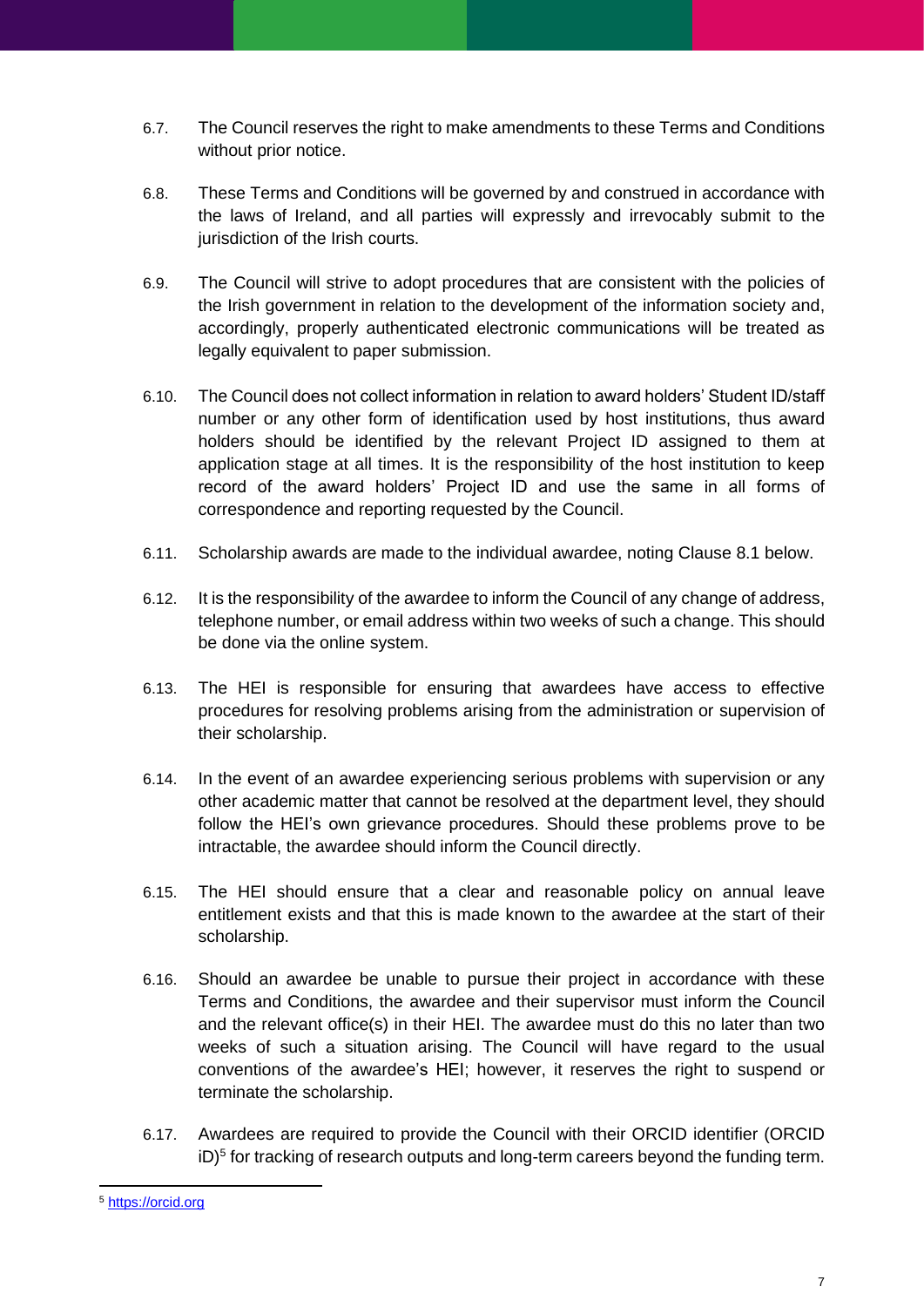This will involve the awardee authorising the Council's access, via the online system, to their ORCID record for authenticating, displaying and other best practice guidelines.

## <span id="page-7-0"></span>**7. LOCATION OF THE SCHOLARSHIP**

- 7.1. Awardees must:
	- 7.1.1. be full-time students registered with an eligible HEI in Ireland;
	- 7.1.2. maintain their principal residence in Ireland (as defined) during the scholarship;
	- 7.1.3. maintain an actual presence within their respective departments throughout their scholarship and reside within a reasonable travelling distance of the HEI;
	- 7.1.4. satisfy the State's regulations on immigration if not a national of a European Union member state, Iceland, Norway, Liechtenstein or Switzerland. Arrangements with respect to immigration will be a matter for settlement between the awardee, their HEI and the relevant immigration authorities of the State.
- 7.2. Notwithstanding Clause 7.1, the Council recognises that awardees may benefit from spending part of the scholarship away from their HEI. Such periods may involve:
	- 7.2.1. attending courses relevant to the awardee's training. The Council will not normally sanction such courses longer than four weeks in duration;
	- 7.2.2. spending part of the academic year engaged in research in Ireland or abroad.
- 7.3. In order to take up such an opportunity of more than four weeks in duration, the awardee must apply in advance to the Council for permission and include the written support of their supervisor and enterprise mentor. The Council will not be liable for any additional fees or expenses associated with such opportunities. Furthermore, travel and personal accident insurance cover while taking up such an opportunity is a matter for agreement between the awardee and their HEI. Information regarding any research-related trips must be documented as part of the required progress reporting.
- <span id="page-7-1"></span>7.4. While awardees are expected to complete their research at the HEI as originally proposed in their application, is it recognised that exceptional circumstances may call for a change of location or supervisor. In these cases, the awardee and proposed new supervisor and/or HEI must write to the Council stating the case for change. The Council will examine the submission on its merits and respond with a decision on whether funding will continue in the new circumstances.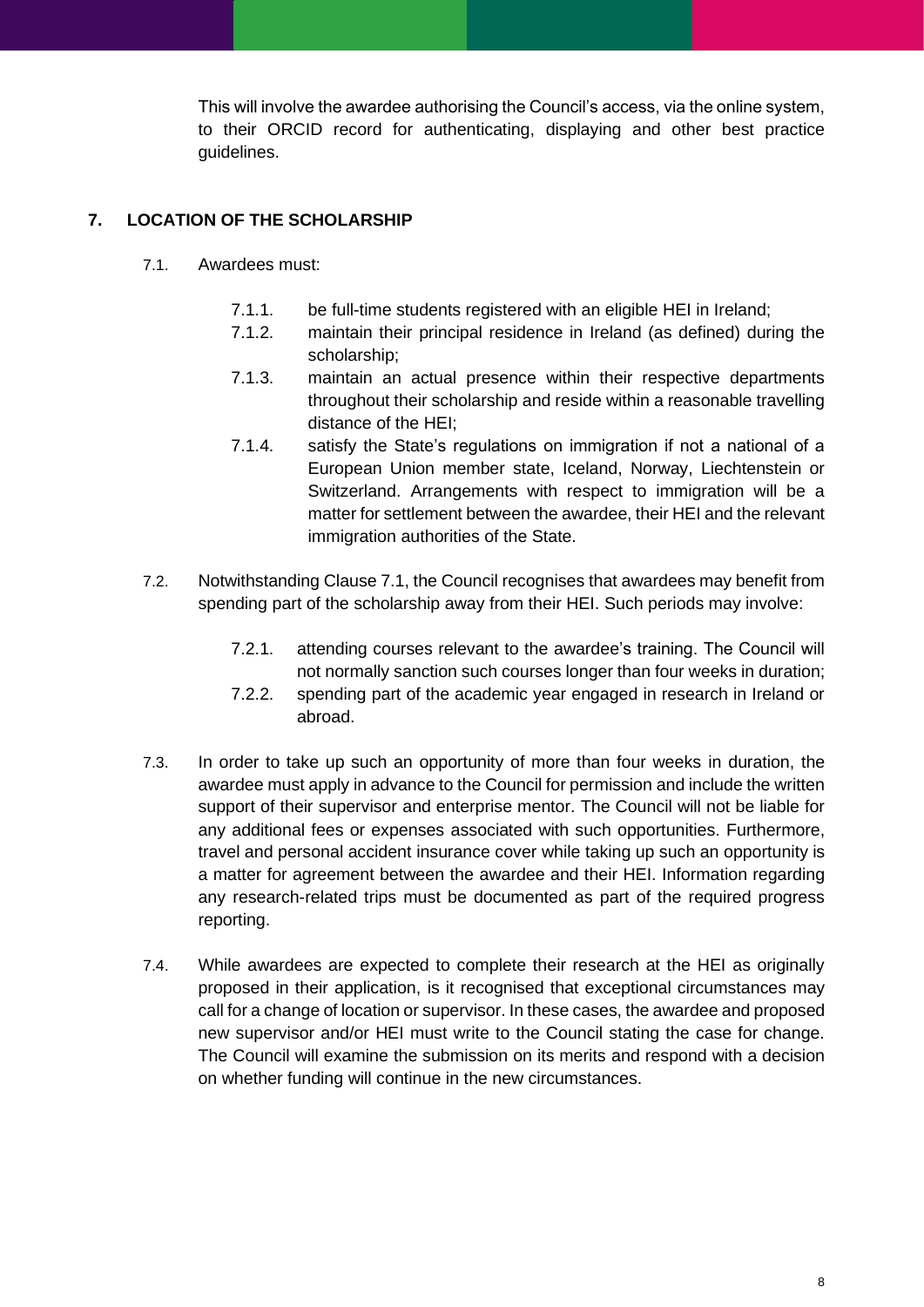## **8. FINANCIAL ADMINISTRATION AND AUDIT**

- 8.1. While the award is made to the individual awardee, the scholarship fund will be administered through the appropriate office within their HEI.
- 8.2. Subject to compliance with these Terms and Conditions and to receipt of satisfactory progress reports, the scholarship fund will be paid to the awardee's HEI, quarterly in advance. It is the HEI's responsibility to coordinate payment of the scholarship fund to the awardee in a timely manner.
- 8.3. Payment of the scholarship fund is wholly subject to the continued receipt of funding by the Council from the Department of Further and Higher Education, Research, Innovation and Science and the Enterprise Partner. In the event of such funding being reduced or discontinued, neither the Department of Further and Higher Education, Research, Innovation and Science nor the Council will be under any liability to provide funding or to compensate an awardee for any reduction or cessation of such funding.
- 8.4. The HEI is responsible and accountable for the proper use of the scholarship fund. No funds may be used by the HEI to cover overhead or administrative costs.
- 8.5. The awardee, in collaboration with their supervisor, is responsible for appropriate financial planning during the scholarship.
- 8.6. Compliance with Irish laws and regulations on taxation will be a matter for the scholar, the HEI and the Office of the Revenue Commissioners.
- 8.7. Any materials or equipment purchased using the scholarship fund will remain the property of the awardee.
- 8.8. Funding will only be provided for the research project as presented in the application. The written consent of the Council must be sought in advance of any significant departures from the research project during the funding term. Such requests may be independently peer-reviewed and the Council's decision on whether to approve the proposed change(s) will be final.
- 8.9. Funds may only be carried forward from the previous year of the scholarship under the eligible direct research expenses heading. It will not be possible to carry forward funds awarded for the stipend or fee contribution.
- 8.10. The Council reserves the right to ask for confirmation from the HEI's external auditors for the following:
	- 8.10.1. that the annual accounts of the HEI are up to date and have been approved by the auditors without qualification;
	- 8.10.2. that the management letter from the auditors raised no matters that did or could significantly affect the administration of a scholarship awarded by the Council;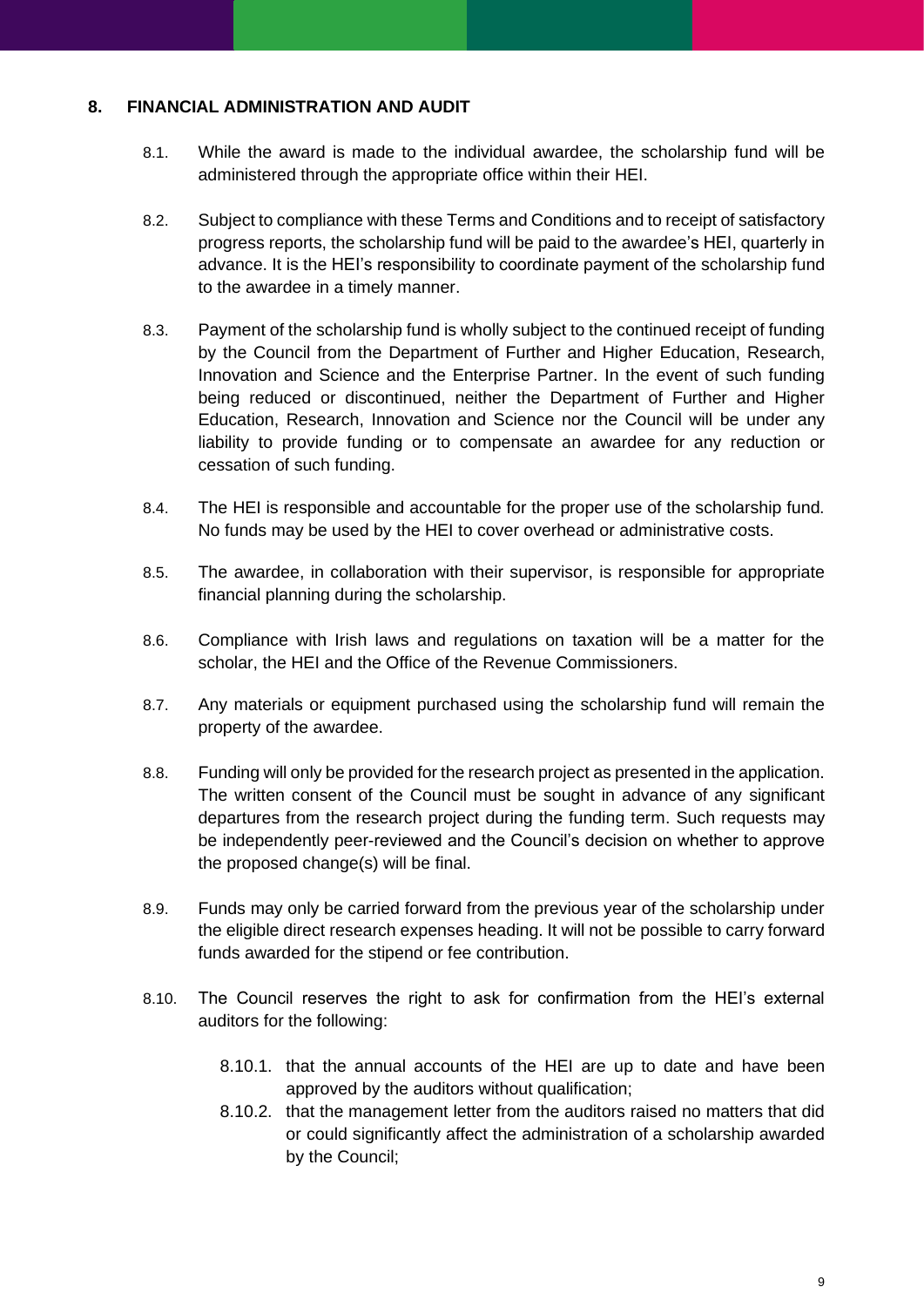- 8.10.3. that monies received under the scholarship have been used for the purpose for which they were awarded.
- 8.11. The Council reserves the right to commission audits of the participating HEI for financial or other compliance. The HEI undertakes to fully facilitate these reviews. All awards may be subject to an external research audit and financial audit.
- 8.12. The Council accepts no responsibility, financial, ethical, legal or otherwise, for expenditure or liabilities arising out of work funded by scholarships. The HEI must fully indemnify the Council against all such expenditure or liabilities and against any actions, proceedings, costs, damages, expense claims and demands arising including, in particular, but without limitation, any claims for compensation for which the HEI may be liable as an employer or otherwise, or any claims in relation to IP.
- 8.13. The HEI should ensure that all unspent funds are returned to the Council within sixty days of the end of an awardee's funding term or early withdrawal from their award, or before the end of the calendar year if this occurs first.

## <span id="page-9-0"></span>**9. REVIEW OF PROGRESS**

- 9.1. The Council attaches considerable importance to procedures for monitoring research performance and ensuring effective progress under the scholarship.
- 9.2. Both the awardee and supervisor, together with the HEI and Enterprise Partner, will be required to submit a comprehensive annual progress reports and a financial report unless otherwise stated. Failure to supply these reports will result in payment of the scholarship being suspended until such a time as they are received.
- 9.3. If an awardee does not submit a progress report on time or if the Council receives an unsatisfactory progress reports or evaluation, the award holder will be informed of the unsatisfactory report. The award holder will be asked to resubmit an amended report. The Council reserves the right to convene a review committee to evaluate the fellowship in accordance with the deliverables outlined in the original proposal.
- 9.4. If asked to do so, the awardee and their supervisor must attend to provide an account of the progress or outcomes of the award.
- 9.5. If unsatisfactory progress reports are submitted, the Council reserves the right to convene a review committee to evaluate the scholarship in accordance with the deliverables outlined in the original proposal. If asked to do so, the awardee and their supervisor must attend to provide an account of the progress made to date. The Council will then provide feedback to the awardee indicating that the scholarship be either:
	- 9.5.1. progress satisfactory in all respects and continuation of award confirmed;
	- 9.5.2. progress deficient in some areas and specific actions for resolution indicated with a defined time period;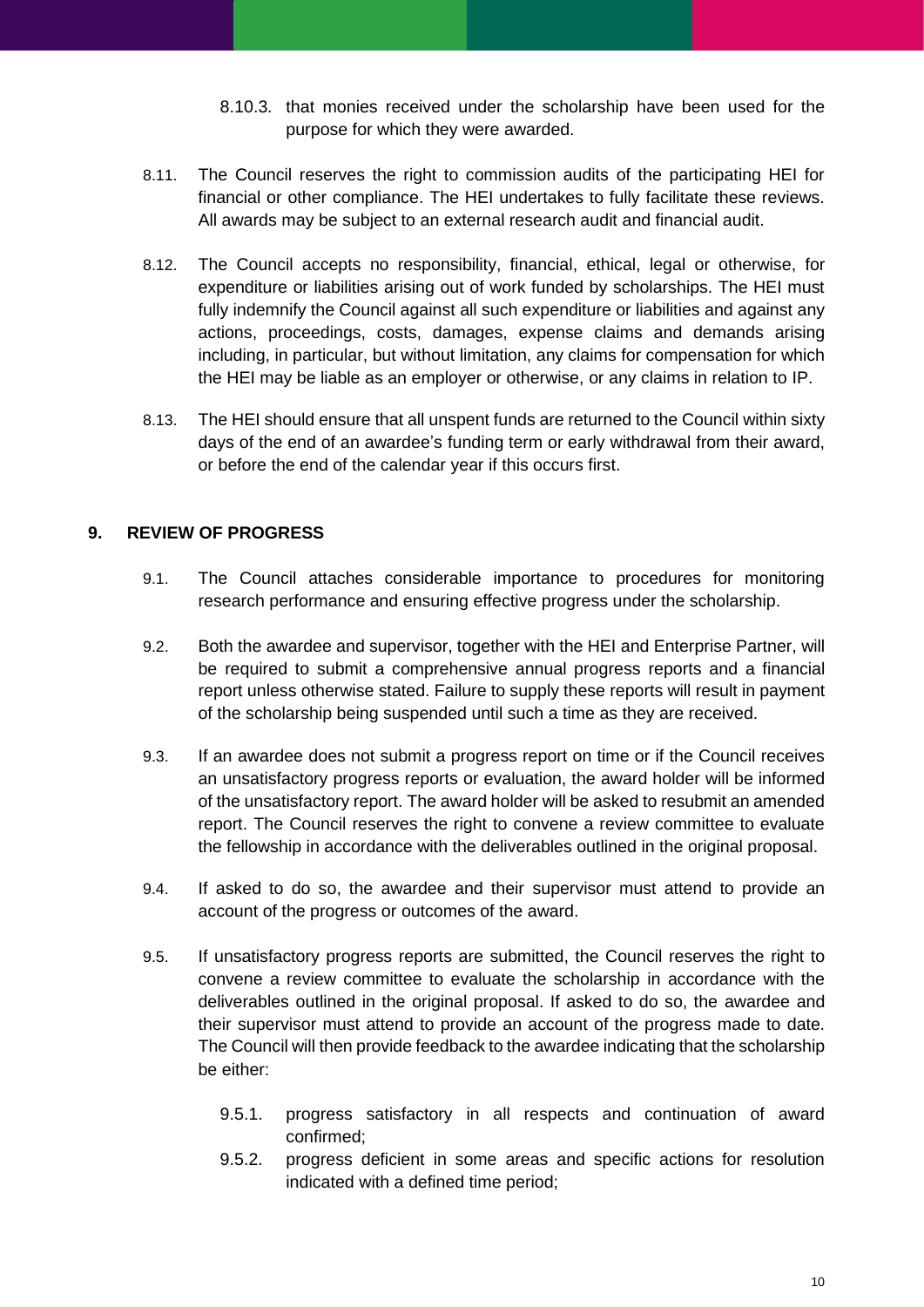9.5.3. report indicates evidence of unsatisfactory progress and the award may be suspended or terminated.

## <span id="page-10-0"></span>**10. ADDITIONAL DUTIES OUTSIDE THE REMIT OF THE SCHOLARSHIP**

- 10.1. Awardees must engage full-time in research during the funding term and not assume any other duties that would adversely affect their ability to engage in the scholarship on a full-time basis. The Council expects awardees to complete the postgraduate degree for which they have been awarded funding within the funding term.
- 10.2. Teaching is an essential means for the structuring and dissemination of knowledge and should be considered valuable within the awardee's career. The Council permits awardees to undertake such duties, including supervision, education provision and support activities, in the second and subsequent years of their degree, provided the following conditions are met:
	- 10.2.1. the awardee obtains prior approval from their supervisor and retains a record of same;
	- 10.2.2. the additional duties do not exceed a total of 50 hours per academic term and do not adversely affect the awardee in carrying out their research;
	- 10.2.3. the additional duties are relevant to the research funded by the scholarship and consistent with the Training and Career Development plan agreed by the awardee and their supervisor.
- 10.3. Where award holders undertake such teaching or other duties as listed above, they should be appropriately remunerated by their HEI. Any such payments will not affect the awardee's total amount of award. Compliance with Irish laws and regulations on taxation will be a matter for the awardee, the HEI and the Office of the Revenue Commissioners. Contractual and remuneration matters in respect of additional duties are still a matter for agreement between the scholar and the HEI.
- 10.4. As regards remunerated work outside the host organisation, the award holder will be bound by the rules that apply to similar employees in their host organisation.
- 10.5. From time to time, the Council will require the awardee to attend events or meetings as arranged by the Council.

## <span id="page-10-1"></span>**11. ADDITIONAL AWARDS**

- 11.1. An awardee will not be eligible to hold a Council scholarship if during the funding term they are in receipt of another bursary or scholarship or a combination of other bursaries or scholarships with a total value greater than €16,000 per annum. This €16,000 limit per annum is inclusive of stipend, fees and research expenses.
- 11.2. Awardees must inform the Council about the amount and source of any awards or bursaries obtained before or during the funding term. This information must also be recorded in the appropriate progress reports.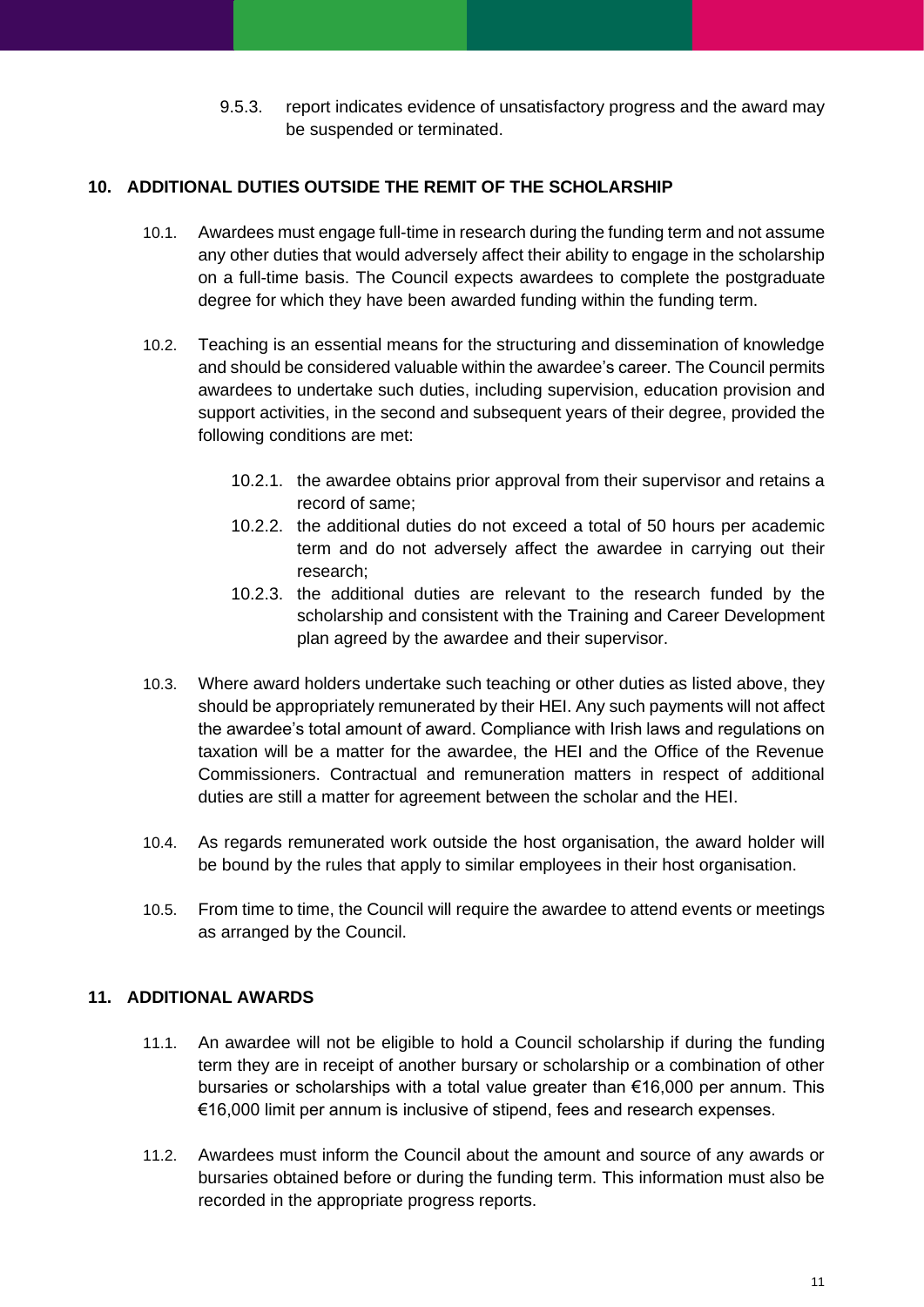- 11.3. Should the awardee apply to another source for an additional award during the funding term, they must state as part of the application (whether or not they are required to do so) that they hold an Irish Research Council Enterprise Partnership Scheme Postgraduate Scholarship and notify the Council prior to submitting the application. The other funder(s) must agree that the Council scholarship can be held alongside the other award(s). In no circumstances will the Council involve itself in the decisions of other funding agencies.
- 11.4. The Council recognises that, from time to time, awards exceeding the €16,000 per annum limit may independently recognise the outstanding merit of an awardee. Awardees are advised that only in exceptional cases and on a case-by-case basis can such individual awards be held in conjunction with a Council scholarship. The acceptance of such awards during the funding term of the scholarship is subject to prior approval by the Council.

## <span id="page-11-0"></span>**12. SUSPENSION OF THE SCHOLARSHIP**

- 12.1. The Council expects awardees to complete their scholarship in a single continuous period and does not encourage the suspension of awards. Where suspensions are approved, total periods of suspension must not normally exceed one calendar year during the lifetime of the award.
- 12.2. Awardees may apply to the Council to suspend their award:
	- 12.2.1. for reasons of an eligible career break $6$ ; or
	- 12.2.2. in order to undertake an internship, where such an internship contributes and is directly relevant to the research project, consistent with the training and career development plan, and does not exceed nine months in duration. Insurance cover in respect of participation in an internship is a matter for agreement between the awardee and their HEI.

The decision to grant a suspension is at the discretion of the Council. The award fund is not payable during such periods.

- 12.3. Awardees are entitled to suspend their award for a period of up to one calendar year for reasons of maternity. The scholarship fund is not payable during such periods. Awardees are referred to the Council's Maternity Leave Policy, which is available [here.](http://research.ie/assets/uploads/2017/05/irish_research_council_maternity_leave_policy_final_2016.pdf)
- 12.4. Additional registration or academic fees incurred by the awardee as a result of suspending their award are a matter for agreement between the awardee and their HEI. The Council will not be liable for any such additional fees.

 $6$  Eligible career breaks include: maternity leave, paternity leave, adoptive leave, parental leave, prolonged sick leave, carer's leave.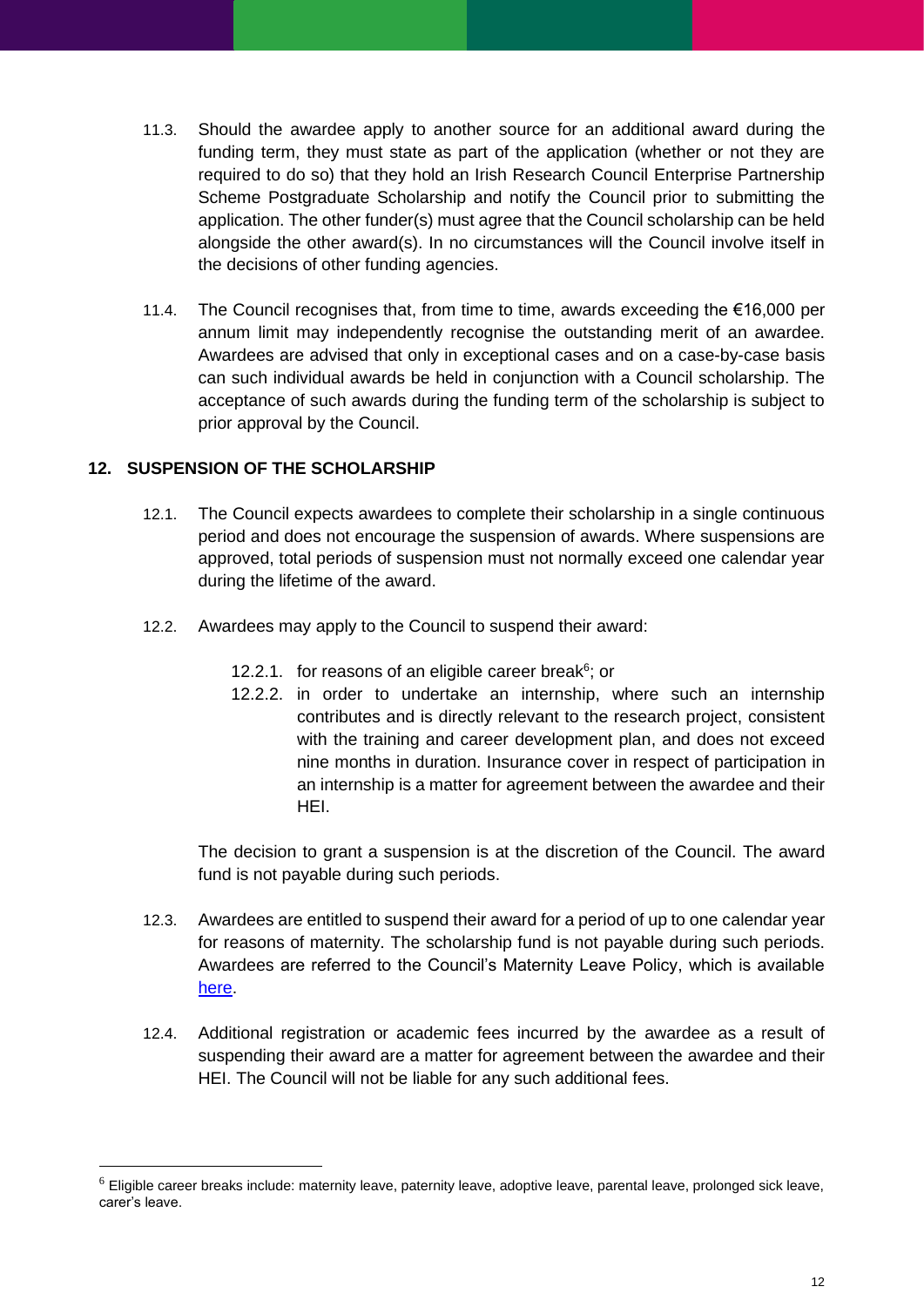## <span id="page-12-0"></span>**13. TERMINATION OF THE SCHOLARSHIP**

- 13.1. The Council recognises that, for personal or professional reasons, an awardee may wish to terminate their scholarship prematurely. This action should not be taken without prior consultation with the Council.
- 13.2. Where the awardee intends to prematurely terminate their scholarship, the Council will require evidence of academic progress to the date of departure. In the event that the Council deems the awardee's progress inadequate, the Council may pursue the awardee, HEI, or both for reimbursement of the amounts expended.

## <span id="page-12-1"></span>**14. COMPLETION OF THE SCHOLARSHIP**

- 14.1. Where an awardee submits a soft bound copy of their thesis for examination before the specified end date of the funding term, they must inform the Council in writing and cease drawing any remaining funds from their scholarship account at the end of the calendar month in which the soft bound thesis was submitted if no longer undertaking full-time activities on their award. They may be allowed to continue drawing funds from their funding account if undertaking full-time activities on their award until the original end date of the award or such a time as they have submitted the hard-bound copy of their thesis, if it occurs prior to the end date of the award. Where the hard-bound copy of the thesis is submitted before the end of the funding term, the award holder must inform the Council immediately whereupon funding to the awardee will cease.
- 14.2. Awardees are required to inform the Council of the successful completion of their postgraduate degree in writing. The Council is also entitled to obtain this information directly from the awardee's HEI.
- 14.3. The Council periodically carries out a destination survey of its awardees. The awardee shall agree to cooperate in responding to this survey.
- 14.4. Where an awardee's contact details change following completion of their award, they should provide updated details via the online system.

## <span id="page-12-2"></span>**15. RESPONSIBILITIES OF THE SUPERVISOR**

- 15.1. The Council requires awardees and their supervisors to have regular contact. Primary supervisors must be based at the same host institution as the awardee.
- <span id="page-12-3"></span>15.2. It is the responsibility of the awardee's supervisor to ensure that if the awardee leaves their HEI or is not dedicating sufficient time or effort to the scholarship, the Council is informed immediately.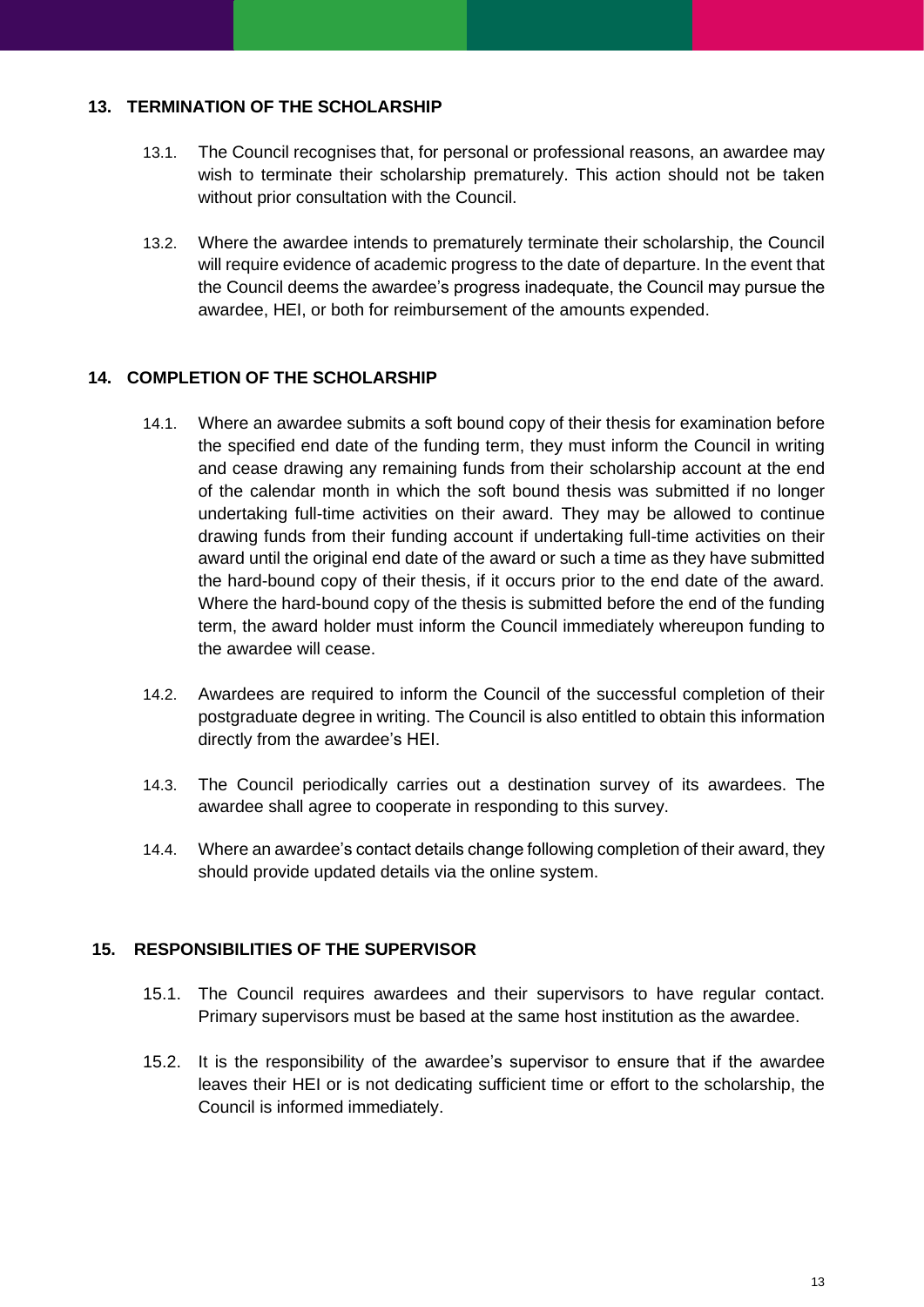### **16. RESPONSIBILITIES OF THE ENTERPRISE PARTNER**

- 16.1. The Enterprise Partner will nominate an enterprise mentor from the organisation to work with the awardee and their supervisor, to offer advice and to create a link with the Enterprise Partner's activities. Contact should be maintained between the enterprise mentor and the awardee throughout the duration of the scholarship.
- 16.2. The Enterprise Partner and enterprise mentor are permitted to support more than one application to the Enterprise Partnership Scheme provided that there are clearly distinct research projects and that all awards will be supported in the event of multiple successful applications.
- 16.3. In the event of an Enterprise Partner changing its name or merging with another entity, the contractual obligation will remain as is.
- 16.4. Where feasible and appropriate, the Enterprise Partner is encouraged to provide a placement period for the awardee at its facilities. This will be agreed with the Council and the supervisor before the scholarship commences. The Enterprise Partner is expected to cover the cost of all expenses (e.g. travel and accommodation costs) incurred by the awardee as a result of periods spent on placement with the Enterprise Partner. The awardee should not be out of pocket due to undertaking such a placement.
- 16.5. The contribution from the Enterprise Partner will constitute one-third of the total value of the scholarship of **€8,000** per annum of their funding term. This forms part of the scholarship and is not additional funding. See the indicative table below for the total contributions for eligible funding terms. The Enterprise Partner is obliged to contribute for the full duration of the funding term, as per the application, in annual payments.
- 16.6. The first annual invoice will be issued to the Enterprise Partner for payment prior to commencement of the award. Subsequent invoices will be issued annually over the lifetime of the award. The Enterprise Partner's contribution will be paid to the Council by electronic transfer within 30 days of receipt of invoice. Failure to do so will result in award offers being revoked or awards being suspended with one month's notice.
- 16.7. The transfer of scholarship funds from the Council to the HEI is contingent upon the Council's receipt of the Enterprise Partner's contribution within the period in which it is due. It is not permissible for parties to request that the Council contributes to offers or awards where there are issues with payments from the Enterprise Partner.
- 16.8. Eligible NGOs may avail of a waiver for the first year Enterprise Partner contribution for applications to the Enterprise Partnership Scheme 2021. To be eligible for this waiver, NGOs are to seek pre-approval from the Council by **31 December 2020.** Formal members of Dóchas (full membership and associate) and members of the Wheel who fit the definition in 1.13 may apply for this waiver. The organisation must have a base in the Republic of Ireland and be listed on [Ireland's Charity Register.](https://www.charitiesregulator.ie/en)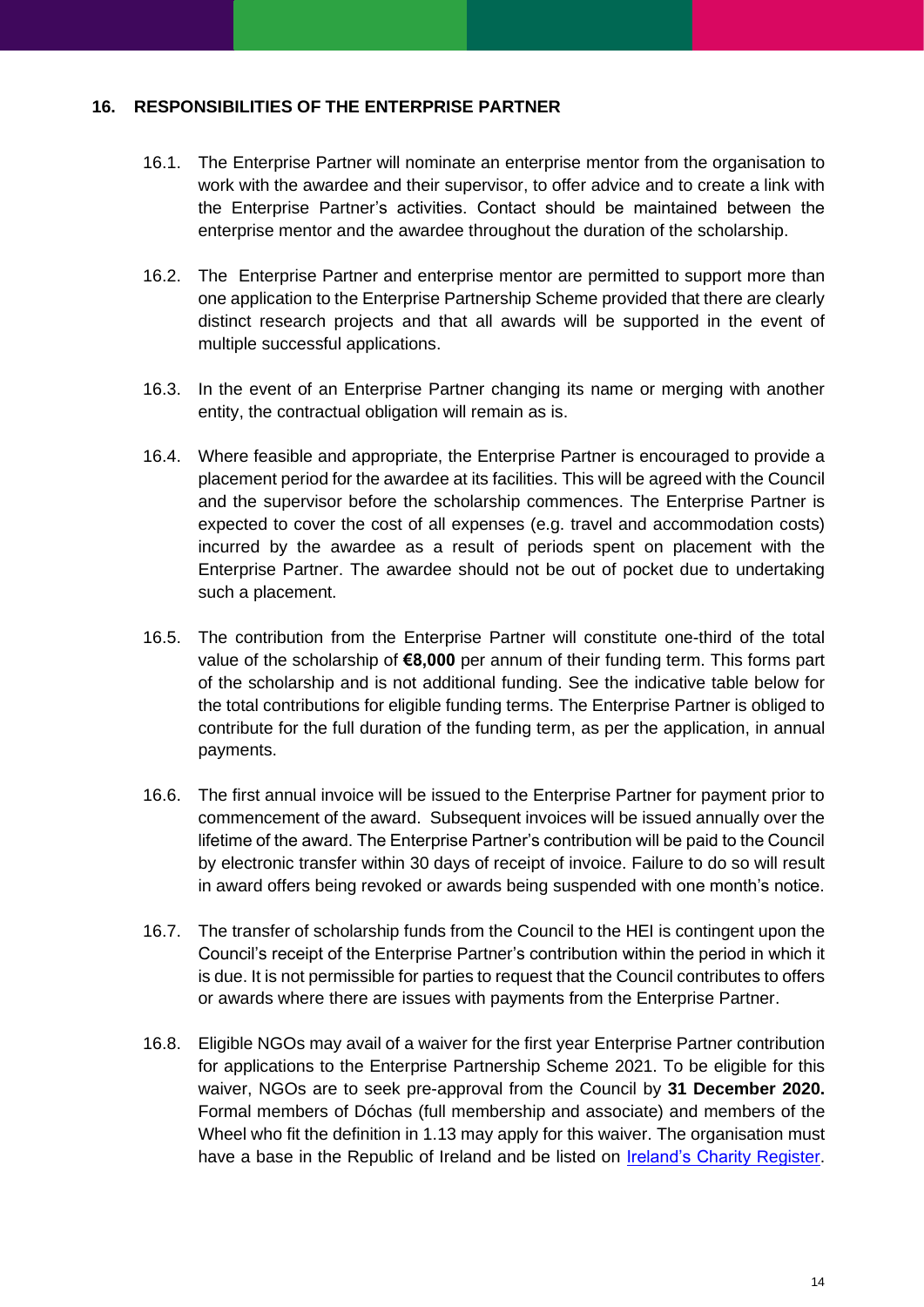Waiver approval is at the sole discretion of the Council. This is subject to the availability of funding and may be offered on a ranked basis.

| <b>Degree type (entrants</b><br>enrolled for the first<br>time from September<br>2021) | <b>Funding term</b> | <b>Enterprise partner</b><br>contribution (over<br>full funding term) | <b>Eligible NGO</b><br>partner<br>contribution<br>(over full<br>funding term) |
|----------------------------------------------------------------------------------------|---------------------|-----------------------------------------------------------------------|-------------------------------------------------------------------------------|
| Research master's                                                                      | 1 year              | €8,000                                                                | €0                                                                            |
| degree                                                                                 |                     |                                                                       |                                                                               |
| Structured research                                                                    | 2 years             | €16,000                                                               | €8,000                                                                        |
| master's degree                                                                        |                     |                                                                       |                                                                               |
| <b>Traditional doctoral</b>                                                            | 3 years             | €24,000                                                               | €16,000                                                                       |
| degree                                                                                 |                     |                                                                       |                                                                               |
| Structured doctoral                                                                    | 4 years             | €32,000                                                               | €24,000                                                                       |
| degree                                                                                 |                     |                                                                       |                                                                               |

16.9. Where an Enterprise Partner on an application is also an existing or expired Enterprise Partner on this or a previous call of the Enterprise Partnership Scheme or an existing or expired Employment Partner on the Employment-Based Programme and has outstanding funds payable to the Council or has had significant periods of time (in the region of two months) where there have been overdue payments or reporting requirements, the Council may decline the organisation for participation in the current call or to revoke new offers or awards.

## <span id="page-14-0"></span>**17. ETHICS AND QUALITY ASSURANCE**

- 17.1. The Council is not in a position to award funding for research activity under any of the following prohibited areas:
	- 17.1.1. human cloning for reproductive purposes;
	- 17.1.2. genetic modification of human beings that could make such changes heritable (with the exception of research relating to cancer treatment of the gonads, which may be funded);
	- 17.1.3. creation of human embryos solely for the purpose of research or for the purpose of stem cell procurement, including by means of somatic cell nuclear transfer.
- 17.2. The HEI is responsible for ensuring that ethical issues relating to an awardee's research are identified and brought to the attention of the relevant approval or regulatory body. Approval to undertake the research must be granted before any work requiring approval begins. Ethical issues should be interpreted broadly and may encompass, among other things, relevant codes of practice; the involvement of human participants, tissue or data in research; the use of animals; research that may result in damage to the environment; and the use of sensitive economic, social or personal data.
- 17.3. Where required for the research project, awardees must show evidence that they have obtained the appropriate ethical approval to carry out their research project from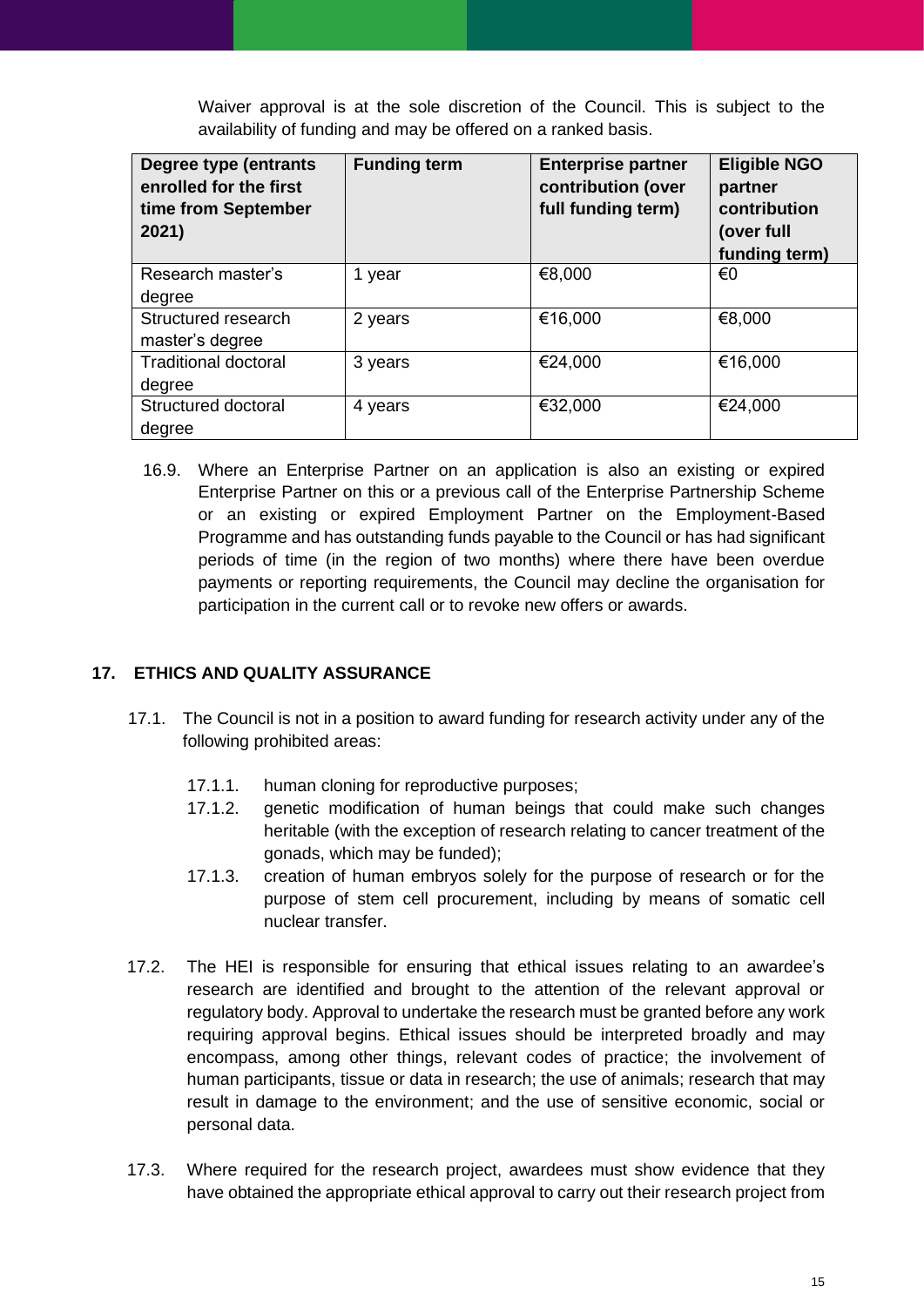the relevant approval or regulatory body at their HEI or organisational ethics committee, or the equivalent body in the Enterprise Partner (as appropriate). Written evidence of such approval is required by the Council before the award can commence. Where there is a delay to providing this evidence, consent must be sought from the Council before the award may commence. The awardee must not commence any activities for which approval is required without this evidence.

- 17.4. The HEI is responsible for ensuring that the awardee's research complies with all national and international regulation requirements governing the use of sensitive materials or processes, for example radioactive isotopes, ionising radiation, laboratory animals or other animals, pathogenic organisms, genetically manipulated organisms, toxic and hazardous substances, and research on human subjects and human embryos.
- 17.5. The HEI is responsible for the local implementation of the *[Quality & Qualifications](https://www.qqi.ie/Publications/Publications/Ireland%E2%80%99s%20Framework%20of%20Good%20Practice%20Research%20Degree%20Programmes.pdf#search=Good%20Practice%20in%20the%20Organisation%20of%20PhD%20Programmes%20in%20Irish%20Universities%2A)  [Ireland/Irish Universities Quality Board National Guidelines:](https://www.qqi.ie/Publications/Publications/Ireland%E2%80%99s%20Framework%20of%20Good%20Practice%20Research%20Degree%20Programmes.pdf#search=Good%20Practice%20in%20the%20Organisation%20of%20PhD%20Programmes%20in%20Irish%20Universities%2A) Good Practice in the [Organisation of PhD Programmes in Irish Universities](https://www.qqi.ie/Publications/Publications/Ireland%E2%80%99s%20Framework%20of%20Good%20Practice%20Research%20Degree%20Programmes.pdf#search=Good%20Practice%20in%20the%20Organisation%20of%20PhD%20Programmes%20in%20Irish%20Universities%2A)* and for endorsing the appointment of an appropriate supervisor to support and guide the awardee's work.
- 17.6. The awardee must be familiar with national guidelines such as Quality and Qualifications Ireland's *[Research Degree Programme Policy and Criteria](https://www.qqi.ie/Publications/Publications/Research_Degree_Programme_Policy_and_Criteria.pdf)*.
- 17.7. The awardee, Enterprise Partner and HEI must follow good practice on data protection, management and security. The Council cannot be held legally liable for interference by any third party.

## <span id="page-15-0"></span>**18. RESEARCH INTEGRITY**

- 18.1. The HEI and the Enterprise Partner must ensure that the highest quality of research conduct is maintained and that there are formal, fair and effective processes in place for the investigation of allegations of research misconduct if they arise. The systems in place to manage research misconduct should align with the basic principles that underpin all research integrity and good practice as outlined in the national policy statement on *[Ensuring Research Integrity in Ireland](http://www.iua.ie/publication/view/national-policy-statement-on-ensuring-research-integrity-in-ireland/)* and *[The European Code of](http://www.allea.org/wp-content/uploads/2017/03/ALLEA-European-Code-of-Conduct-for-Research-Integrity-2017-1.pdf)  [Conduct for Research Integrity](http://www.allea.org/wp-content/uploads/2017/03/ALLEA-European-Code-of-Conduct-for-Research-Integrity-2017-1.pdf)*.
- 18.2. The HEI and the Enterprise Partner are required to report to the Council all findings of any substantiated case of research misconduct arising from a Council-funded research project.
- 18.3. Awardees are expected to undertake training or courses related to Research Integrity available to them at their HEI and Enterprise Partner.
- 18.4. The Council reserves the right to check applications for plagiarism and excessive duplication. Where this is deemed to be the case by the Council, applications will be deemed ineligible, award offers will be withdrawn, or active awards will be terminated with one month's notice. Plagiarism is the appropriation of another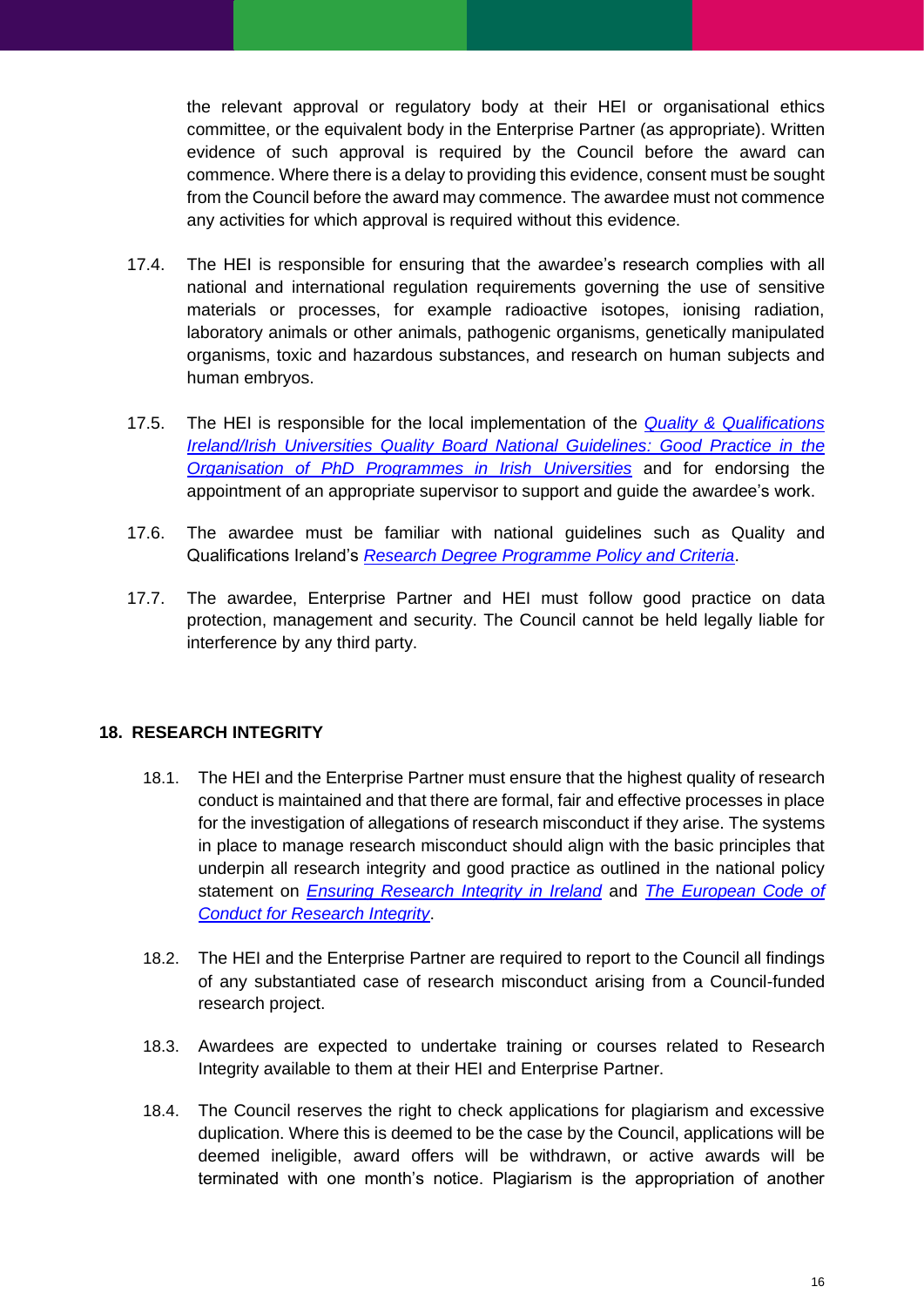person's ideas, processes, results, or words without giving appropriate credit. It will be deemed that excessive duplication has arisen when significant portions of multiple applications to the Council or any funding agency are similar or identical in content.

## <span id="page-16-0"></span>**19. KNOWLEDGE TRANSFER**

- 19.1. The Council encourages the commercialisation of research output as outlined in the *[National IP Protocol 2019](https://www.knowledgetransferireland.com/Reports-Publications/Ireland-s-National-IP-Protocol-2019-.pdf)*.
- 19.2. The HEI and Enterprise Partner must establish rules and procedures for protecting and managing any IP arising during the award. These rules and procedures must be in accordance with national guidelines.
- 19.3. In line with the national policy, foreground IP generated will be owned by the HEI. In exceptional circumstances, preferential terms for the Enterprise Partner may be negotiated if the HEI is of the view that the interest of Ireland is best advanced through the utilisation of this option.
- 19.4. The Council requires that background IP is captured clearly by the HEI and the Enterprise Partner prior to initiation of the project, so that there is clarity on who has access to background IP and declarations made on basis of same. Good practice through the maintenance of notebooks and records must be adhered to.
- 19.5. The Council does not make any claim to IP arising from the award.
- 19.6. A Research Agreement (including reference to IP rights and confidentiality) must be in place between the HEI and the Enterprise Partner before the award can commence. There is a template agreement at Appendix III of these Terms and Conditions. The terms of any such agreement must not conflict with those outlined in this document.
- 19.7. A copy of the Research Agreement between the HEI and the Enterprise Partner must be made available to the Council.
- 19.8. When a **potential or perceived conflict of interest<sup>7</sup>** arises between any participant, this must be disclosed in the application.

## <span id="page-16-1"></span>**20. OPEN ACCESS**

20.1. All scholarly publications resulting from publicly funded research are expected to be openly available by default as per the *[National Framework on the Transition to an](http://norf-ireland.net/wp-content/uploads/2019/07/NORF_Framework_10_July_2019-2.pdf)  [Open Research Environment](http://norf-ireland.net/wp-content/uploads/2019/07/NORF_Framework_10_July_2019-2.pdf)*. Awardees are expected to adhere to the Council's policy relating to the placement of research publications in open access repositories,

 $7$  A conflict of interest arises when an individual holds a direct or indirect personal interest which, in the opinion of a reasonably-informed and well-advised person, is sufficient to call into question the independence, impartiality and objectivity that the individual is obliged to exercise in the performance of his/her duties. Conflicts of interest may be financial, non-financial or both.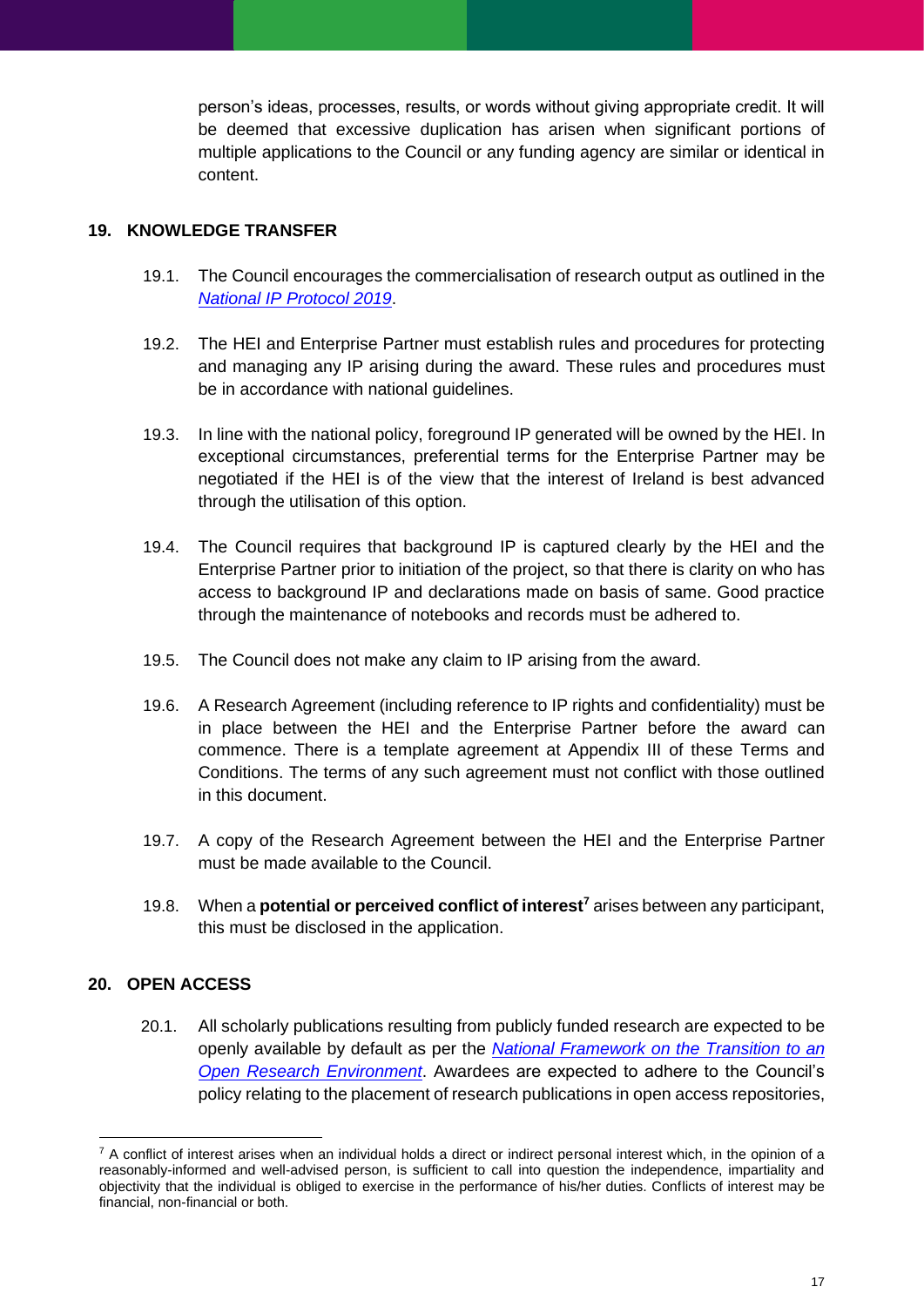which is available [here.](http://research.ie/assets/uploads/2017/05/IRC_Open_Access_Policy_Final.pdf) It is accepted that there will be recognised instances in which this might not be feasible; in these cases, the awardee should contact their supervisor and Enterprise Mentor for advice.

## <span id="page-17-0"></span>**21. SEX/GENDER DIMENSION**

- 21.1. The Council supports gender equality in the research and innovation system. The Council's *Gender Strategy & Action Plan 2013–2020* is available [here.](http://research.ie/assets/uploads/2013/01/irish_research_council_gender_action_plan_2013_-2020.pdf) All awardees are required to give careful consideration to whether there is a potential sex or gender dimension that may arise in the course of their research.
- 21.2. Where the awardee is involved in the organisation of conference, networking or dissemination panels connected with their research project, due regard should be given to gender balance within any such panel(s).

## <span id="page-17-1"></span>**22. ACKNOWLEDGEMENT OF COUNCIL FUNDING**

- 22.1. All publicity, including interviews, email signatures, letterheads, office signs, public lectures, publications, monographs, print materials, online materials, press releases, television and radio advertisements, formal social media, websites, film, and video/audio recordings associated with or arising from the research undertaken by the awardee must contain acknowledgement of funding received from the Council. Where possible, the Council's logo should be included in any such acknowledgement. All publicity must also contain acknowledgement of funding received from the Enterprise Partner unless otherwise requested.
- 22.2. Awardees are expected to adhere to the Council's policy relating to the acknowledgement of its funding at all times. The policy is available [here.](http://research.ie/assets/uploads/2017/05/Requirements-for-acknowledgement-of-Irish-Research-Council-support-UPDATE.pdf)

## <span id="page-17-2"></span>**23. DIGNITY IN THE CONDUCT OF RESEARCH**

- 23.1. The Council supports a research system in which individual researchers are enabled to reach their full potential at all stages of their career. Awardees and their supervisors are entitled to carry out their research free from any form of harassment, victimisation, or bullying. HEIs have the responsibility to ensure an appropriate work environment and to deal with any complaints or issues speedily, in line with agreed grievance procedures. The Council's full statement on dignity in the conduct of research is available [here.](http://research.ie/assets/uploads/2017/05/statement_on_dignity_at_work_0.pdf)
- 23.2. All Council staff are entitled to be treated with courtesy and respect at all times and, accordingly, are encouraged to report any instances of infractions to management. In cases where staff experience abusive or inappropriate behaviour, the Council reserves the right to report any such behaviour to the relevant personnel in the HEI or other organisation connected with the individual.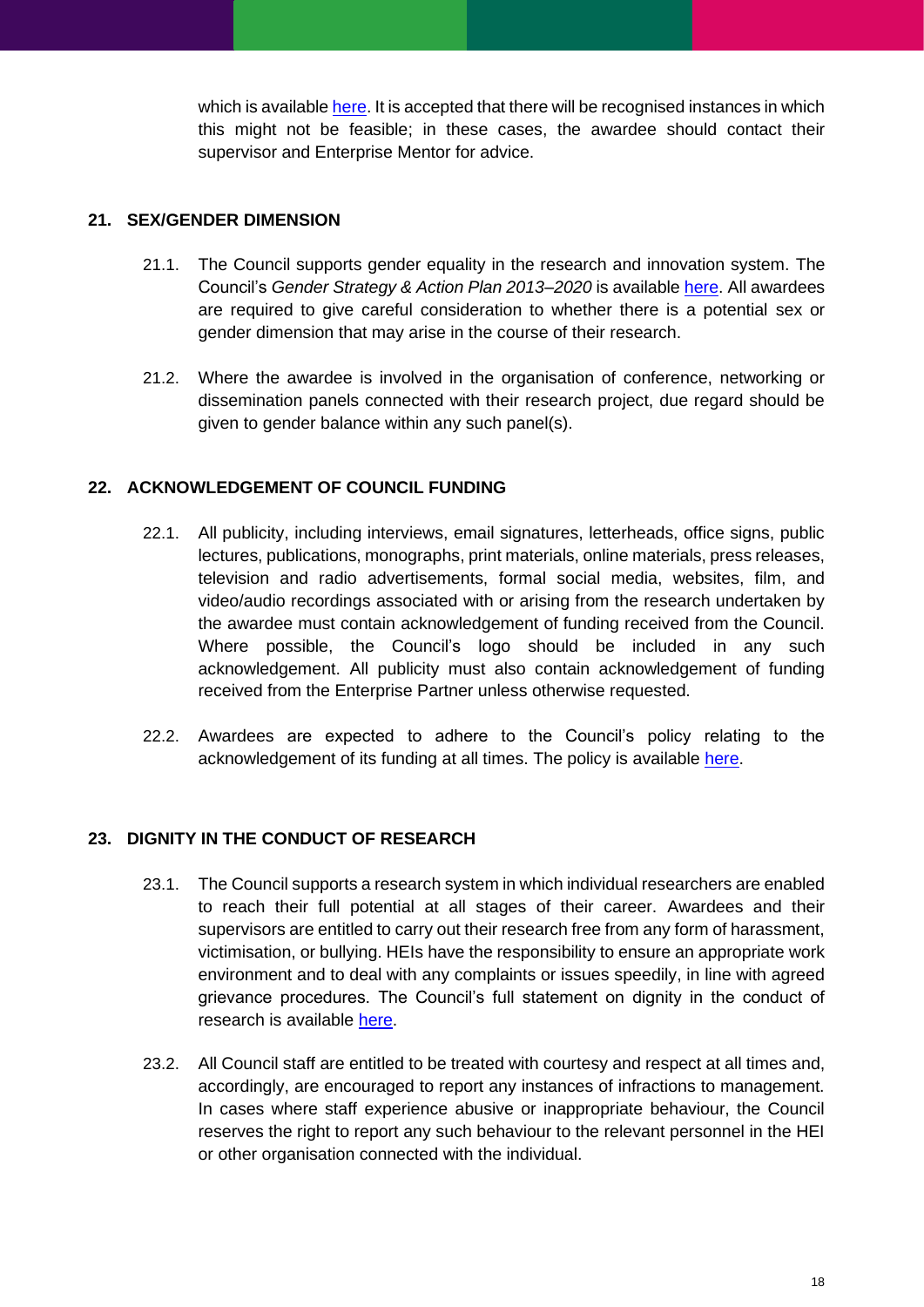## **APPENDIX I STRUCTURED PHD PROGRAMME**

<span id="page-18-0"></span>The following are key characteristics of a structured PhD programme in Irish HEIs. Such programmes may involve inter-institutional collaboration:

- The core component of a structured PhD programme is the advancement of knowledge through original research; at the same time the structured PhD is designed to meet the needs of an employment market that is wider than academia;
- It provides a high-quality research experience, training and output consistent with international norms and best practice;
- A structured PhD programme, in support of the original research activity, must include the following elements:
	- a formalised integrated programme of education, training and personal and professional development activities;
	- the development of discipline-specific knowledge, research skills and generic/transferable skills;
	- declared outcomes and graduate attributes in line with national and international best practice;
- Supervision is provided by a principal supervisor(s), normally with a supporting panel approved by the institution;
- Progress to completion is formally monitored against published criteria and supported by formal institutional arrangements in line with national and international best practice;
- Successful completion and examination of the research thesis is the basis for the award of the PhD degree. Professional doctorates are not excluded from the consideration of a structured PhD definition; alternative forms of theses are also acceptable;
- Appropriate placements, rotations and assignments across wide sectors of the economy are encouraged for inclusion as part of the structured PhD programme.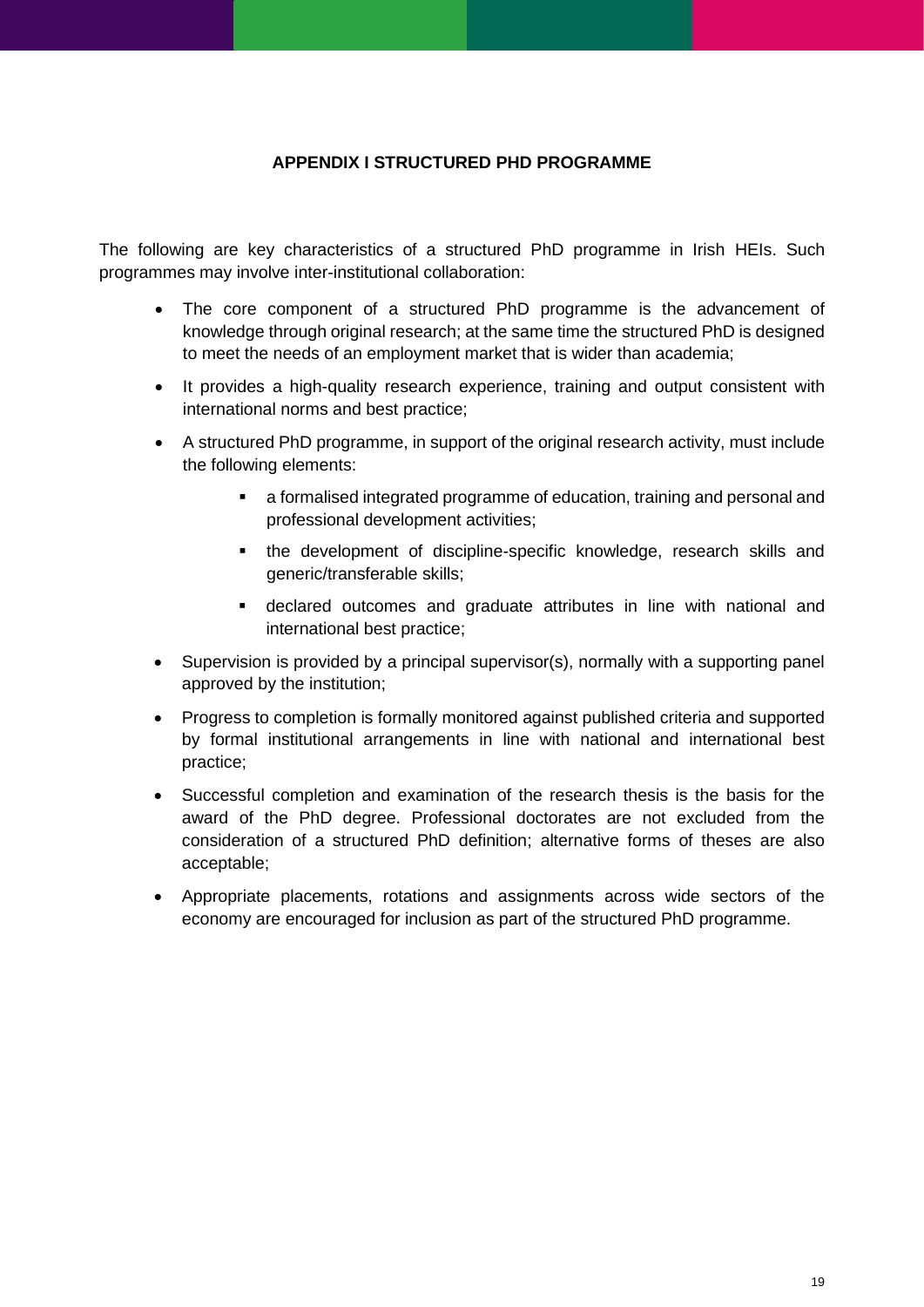## **APPENDIX II EXPENSES**

- <span id="page-19-0"></span>• Only vouched expenses incurred in carrying out the research project during the agreed funding term are permissible.
- These may include, but are not limited to:
	- materials and consumables;
	- $>$  equipment costs;
	- $>$  software and hardware critical for the proposed research<sup>8</sup>;
	- pay-as-you-go access to national research infrastructures;
	- archival research costs;
	- $>$  reasonable travel, subsistence and conference costs<sup>9</sup>;
	- $>$  skills training directly related to the objective(s) of the scholarship;
	- $>$  publishing and write-up costs;
	- $>$  reasonable travel and refreshment costs for subjects and volunteers in studies<sup>10</sup>.
- Please note that ineligible costs include but are not limited to
	- $>$  Membership fees
	- $>$  Per diem subsistence rates
	- Living costs (e.g. rent, food and phone)
- Awardees must adhere to institutional guidelines, including rules of procurement, in relation to eligible direct research expenses at all times.
- The HEI must ensure proper financial management of the award and accountability for the use of public funds. The HEI should also ensure that all unspent funds are returned to the Council at the end of the funding term. The Council's rules on eligible expenses must be followed when different from institutional rules.
- Every effort must be made to ensure that travel, where used, is economical. Requests must take regard of institutional norms (e.g. public transport requirement where possible) and civil service rates must be used.

<sup>8</sup> A maximum limit of €1,000 for computers or laptops applies unless required for high-performance computing. Only one computer or laptop can be purchased during the award and this purchase must occur during the first six months of the award.

<sup>9</sup> Only reasonable and vouched travel and subsistence expenses for travel directly related to the scholarship are permissible. A per diem rate will not be offered in cases where vouched receipts are not provided.

 $10$  Incentives (such as cash or gift vouchers) for participation are not considered eligible costs.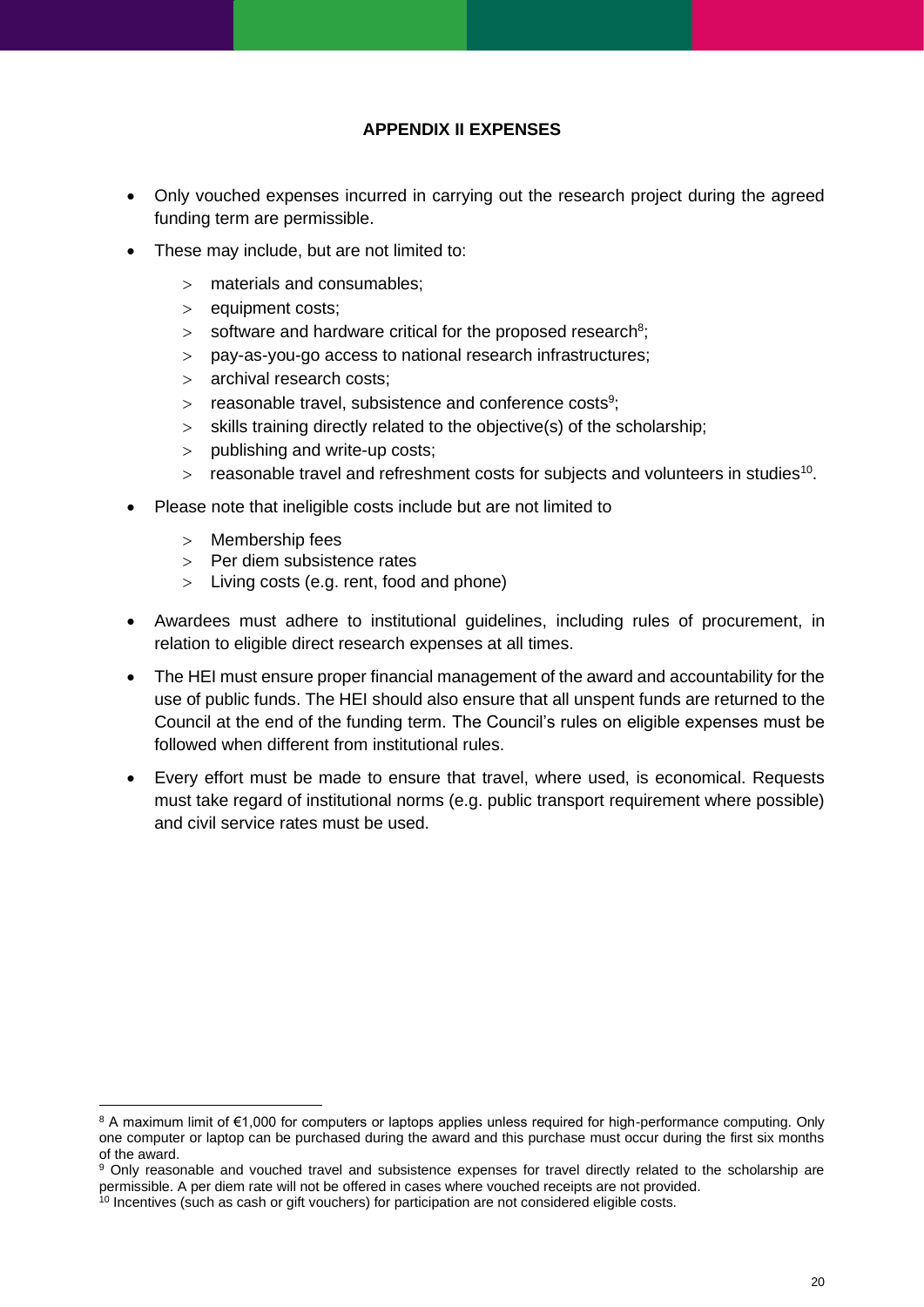## <span id="page-20-0"></span>**APPENDIX III RESEARCH AGREEMENT**

Dated \_\_\_\_\_\_\_\_\_\_\_\_\_\_\_\_\_\_\_\_\_\_\_\_\_\_\_\_\_\_\_\_\_\_\_\_\_20[●]

(1) [*Full legal name of the HEI*]

and

(2) [*Full legal name of the Enterprise Partner*]

and

(3) [Full name of the Scholar]

## **RESEARCH AGREEMENT RELATING TO THE IRISH RESEARCH COUNCIL ENTERPRISE PARTNERSHIP SCHEME POSTGRADUATE SCHOLARSHIP**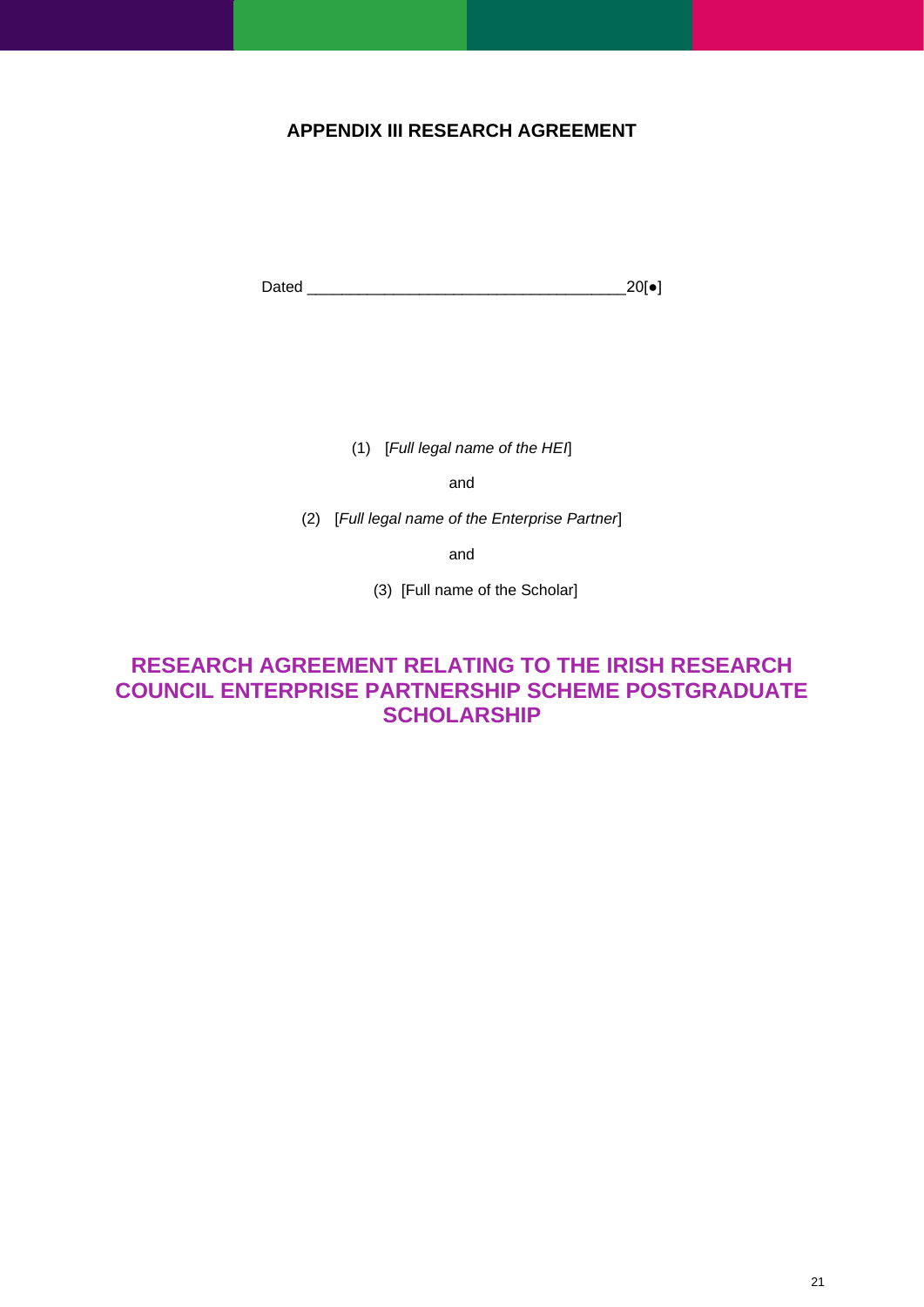| This Agreement dated |  |  | $20\bullet$ is between: |  |
|----------------------|--|--|-------------------------|--|
|----------------------|--|--|-------------------------|--|

- (1) [●] (the "**HEI**"); [*an academic institution incorporated or established under [statute or charter in Ireland],*] whose [*principal address or registered office*] is at [●] and
- (2) [●] (the "**Enterprise Partner**"), [*a company or insert relevant entity type incorporated in [*•*] with registration number [*•*],*] whose principal place of business or registered office is at [•].and
- (3) [●] (the "**Scholar**"), the person awarded the Scholarship whose principal place of residence is at [•].

#### **Background:**

- A. The Irish Research Council ("the Council") operates the Enterprise Partnership Scheme Postgraduate Scholarship ("the Programme") to provide opportunities to suitably qualified individuals to link with an Enterprise Partner and pursue a postgraduate degree in any discipline while full-time students at an eligible HEI within Ireland.
- B. The HEI, the Scholar and the Enterprise Partner have by acceptance of this award, agreed to be bound by the Terms and Conditions of the Programme ("the Council Terms").
- C. The Scholar and the Enterprise Partner both acknowledge that under the Council Terms the HEI is made responsible for the distribution of the Scholarship Fund in the manner specified therein and both agree to co-operate with the HEI and notwithstanding any other provision of this Agreement, to do all such acts and things as may reasonably be required of each of them in order to facilitate the discharge by the HEI of its obligations under the Council Terms in a timely manner and otherwise to ensure compliance with their own obligations under the Council Terms.
- D. The Scholar is a full-time student affiliated with the HEI.
- E. This agreement sets out the way in which the scholarship will be managed by the HEI, the Scholar and the Enterprise Partner and deals with, among other things, IP rights and confidentiality arising from the Programme.

#### **The Parties agree** as follows:

#### **1. Interpretation**

1.1 *Definitions.* In this Agreement (and the background recitals above), unless the context requires otherwise or unless otherwise specified the following words shall have the following meanings:

| <b>Supervisor</b>    | Shall mean the person or persons responsible for supporting and<br>guiding the Scholar and ensuring the quality of the research<br>produced under the Scholarship. |
|----------------------|--------------------------------------------------------------------------------------------------------------------------------------------------------------------|
| <b>Background IP</b> | Any Intellectual Property in the same or related fields to the<br>research contemplated by this Agreement, developed, owned,                                       |

research contemplated by this Agreement, developed, owned, licensed to or otherwise controlled by a Party prior to the Commencement Date or generated by that Party independently of the Project and, in each case, made available by that Party for use in connection with the Project in accordance with the process set out at Clause 7.3 below. A list of Background IP as at the date of this Agreement is set out in Schedule 2.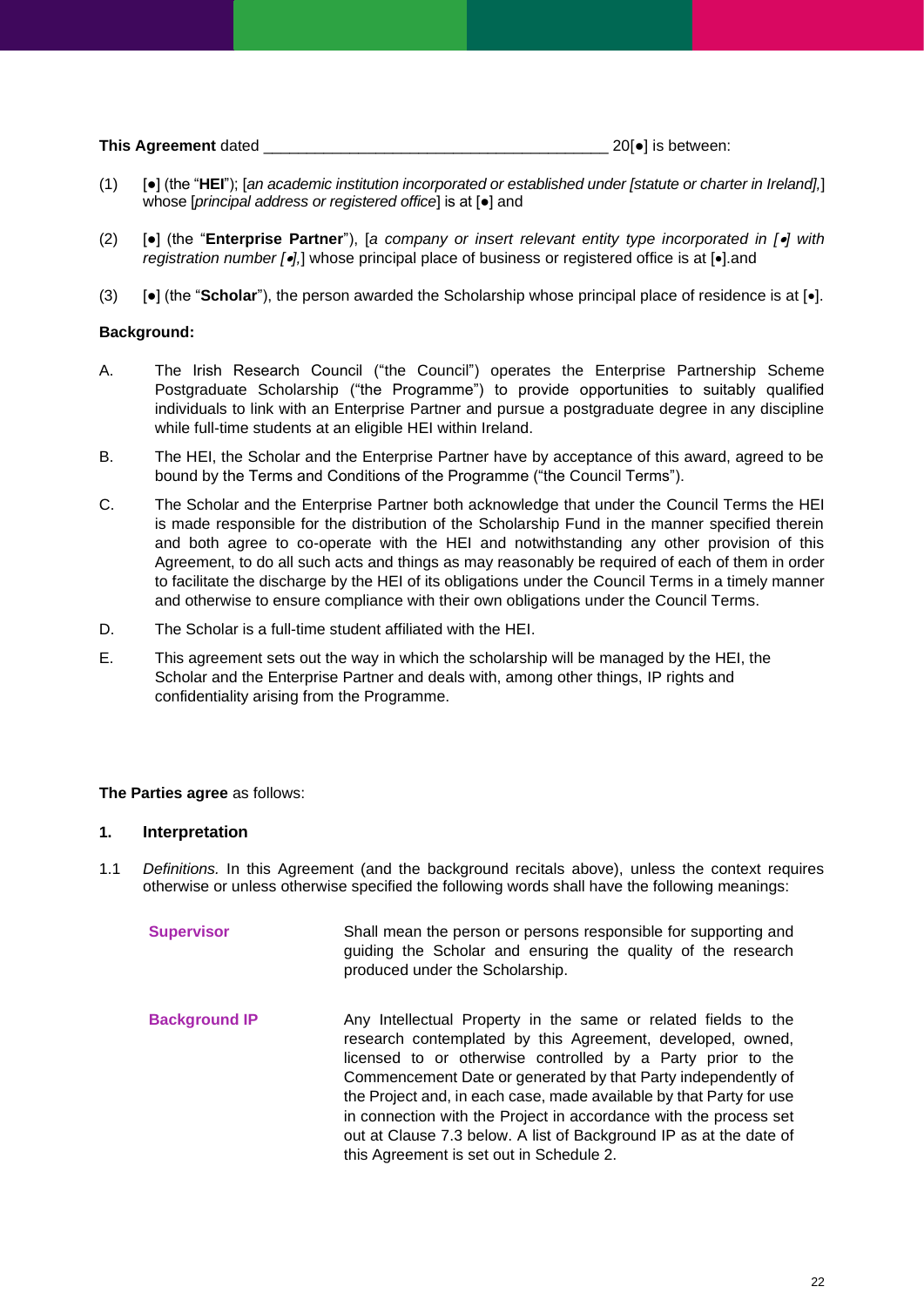| <b>Commencement Date</b>                  | The commencement date as set out in Schedule 1.                                                                                                                                                                                                                                                                                                                                                                                                                                                                                                                                                                                                                                                                                                                                                                                      |  |
|-------------------------------------------|--------------------------------------------------------------------------------------------------------------------------------------------------------------------------------------------------------------------------------------------------------------------------------------------------------------------------------------------------------------------------------------------------------------------------------------------------------------------------------------------------------------------------------------------------------------------------------------------------------------------------------------------------------------------------------------------------------------------------------------------------------------------------------------------------------------------------------------|--|
| <b>Completion Date</b>                    | The completion date as set out in Schedule 1.                                                                                                                                                                                                                                                                                                                                                                                                                                                                                                                                                                                                                                                                                                                                                                                        |  |
| <b>Confidential</b><br><b>Information</b> | Any information relating to the business, affairs, technology,<br>products or processes of a Disclosing Party that:                                                                                                                                                                                                                                                                                                                                                                                                                                                                                                                                                                                                                                                                                                                  |  |
|                                           | in respect of information provided in documentary form or<br>(i)<br>by way of a model or in other tangible form, at the time of<br>provision is marked or otherwise designated to show<br>expressly or by necessary implication that it is imparted in<br>confidence;<br>in respect of information that is imparted orally, described<br>(ii)<br>by the Disclosing Party or its representatives to the<br>Receiving Party as being confidential at the time of<br>disclosure (and confirmed in writing, marked confidential<br>and sent to the receiving party within 28 days of the oral<br>disclosure);<br>(iii) is a copy of any of the foregoing; or<br>(iv) due to its character or nature, a reasonable person in a like<br>position to the Receiving Party and<br>under<br>like<br>circumstances would consider confidential. |  |
| <b>Disclosing Party</b>                   | The Party disclosing Confidential Information to the other Party in<br>connection with the Project.                                                                                                                                                                                                                                                                                                                                                                                                                                                                                                                                                                                                                                                                                                                                  |  |
| <b>Enterprise Mentor</b>                  | Shall mean the person or persons designated by the Enterprise<br>Partner as being responsible for supporting and mentoring the<br>Scholar relating to the Enterprise Partner's involvement in the<br>Scholarship.                                                                                                                                                                                                                                                                                                                                                                                                                                                                                                                                                                                                                    |  |
| <b>Enterprise Partner</b>                 | Shall mean a business, a company, a registered charity, a social,<br>cultural or not-for-profit organisation, or a semi-state commercial<br>organisation.                                                                                                                                                                                                                                                                                                                                                                                                                                                                                                                                                                                                                                                                            |  |
| <b>Exercise Notice</b>                    | Written notice from the Enterprise Partner to the HEI that it wishes<br>to exercise the Option.                                                                                                                                                                                                                                                                                                                                                                                                                                                                                                                                                                                                                                                                                                                                      |  |
| <b>FOIA</b>                               | The Freedom of Information Act, 2014, as amended, revised,<br>modified or replaced from time to time.                                                                                                                                                                                                                                                                                                                                                                                                                                                                                                                                                                                                                                                                                                                                |  |
| <b>Project Foreground IP</b>              | All Intellectual Property generated by the Parties in the<br>performance of the Project.                                                                                                                                                                                                                                                                                                                                                                                                                                                                                                                                                                                                                                                                                                                                             |  |
| HEI                                       | Higher Education Institute - shall mean a recognised HEI entitled<br>to award a Masters or a Doctor of Philosophy (PhD) degree and<br>which is approved by the Council.                                                                                                                                                                                                                                                                                                                                                                                                                                                                                                                                                                                                                                                              |  |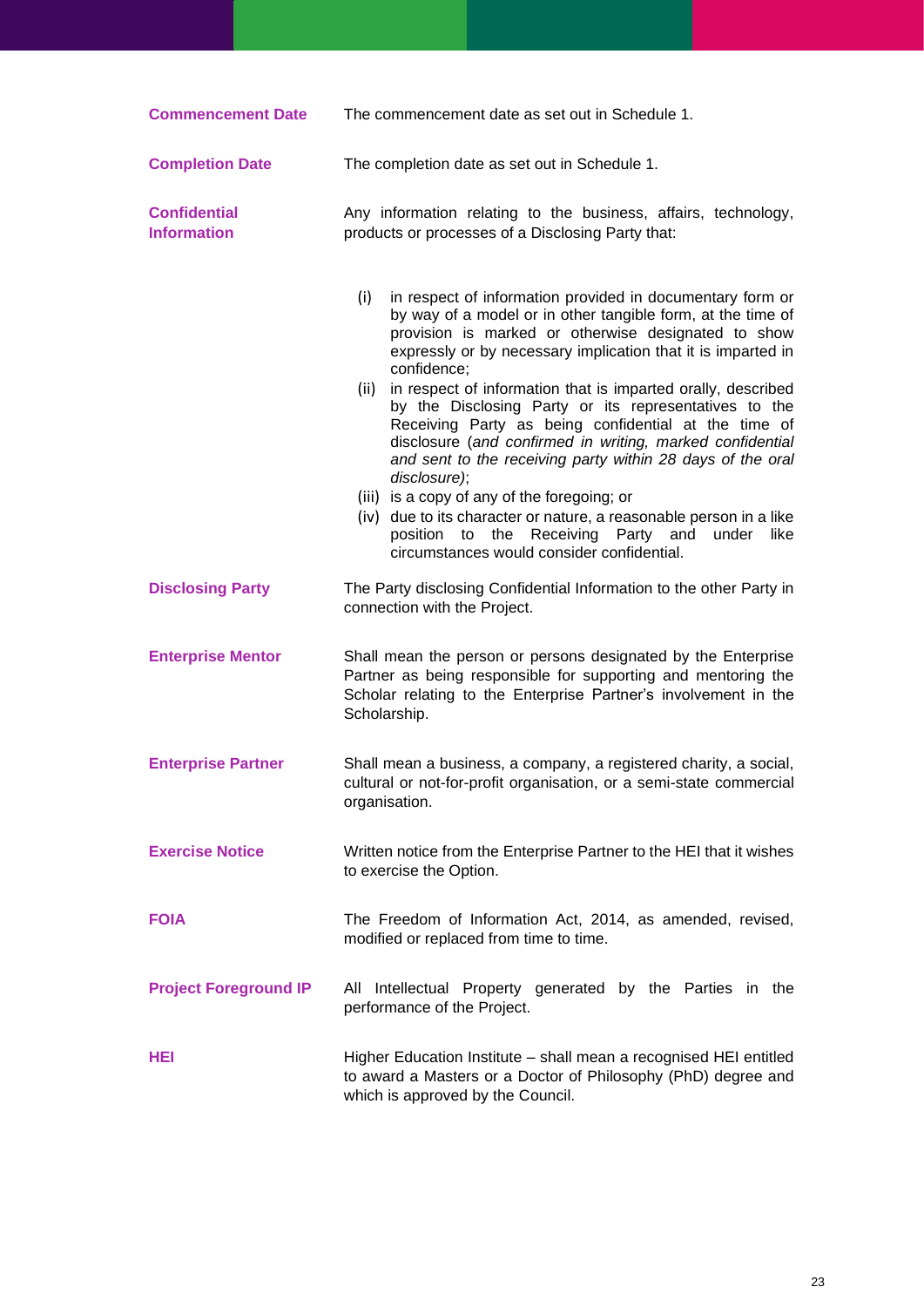| <b>Intellectual Property</b><br>$(\mathsf{IP})$ | All intellectual property of any description including know-how,<br>copyright, trade marks, database rights, design rights, patents,<br>utility models, and applications for, and the right to apply for any of<br>the foregoing items.                                                                                                                                                                                             |
|-------------------------------------------------|-------------------------------------------------------------------------------------------------------------------------------------------------------------------------------------------------------------------------------------------------------------------------------------------------------------------------------------------------------------------------------------------------------------------------------------|
| <b>Council Terms</b>                            | The Irish Research Council Enterprise Partnership Scheme<br>Postgraduate Scholarship 2021 Terms and Conditions.                                                                                                                                                                                                                                                                                                                     |
| <b>Know-How</b>                                 | Any unpatented technical information (including, without limitation,<br>inventions; discoveries;<br>information<br>relating<br>to<br>concepts;<br>methodologies; models; research, development and testing<br>procedures; the results of experiments, tests and trials;<br>manufacturing processes, techniques and specifications; quality<br>control data, analyses, reports and submissions) that is not in the<br>public domain. |
| <b>Negotiation Period</b>                       | 90 days from and including the date of the Exercise Notice, being<br>the period within which the parties must negotiate and conclude a<br>licence.                                                                                                                                                                                                                                                                                  |
| <b>Notice Party</b>                             | A Party in respect of whom notice of termination is issued by the<br>other Party pursuant to Clause 12.1 below.                                                                                                                                                                                                                                                                                                                     |
| <b>Option</b>                                   | The option to negotiate a licence to HEI foreground IP granted by<br>the HEI to the Enterprise Partner pursuant to Clause 7.8                                                                                                                                                                                                                                                                                                       |
| <b>Parties</b>                                  | The HEI, the Enterprise Partner and the Scholar, and "Party" shall<br>mean any of them.                                                                                                                                                                                                                                                                                                                                             |
| <b>Personnel</b>                                | The officers, directors, employees, contractors, researchers or<br>registered students of a Party.                                                                                                                                                                                                                                                                                                                                  |
| <b>Project</b>                                  | The programme of work to be carried out by the Parties as<br>described in the project plan in Schedule 1.                                                                                                                                                                                                                                                                                                                           |
| <b>Publishing Party</b>                         | Any Party intending to publish any results of the Project.                                                                                                                                                                                                                                                                                                                                                                          |
| <b>Receiving Party</b>                          | The Party receiving Confidential Information from the other Party<br>in connection with the Project.                                                                                                                                                                                                                                                                                                                                |
| <b>Reviewing Party</b>                          | The Party other than the Publishing Party.                                                                                                                                                                                                                                                                                                                                                                                          |
| <b>Scholarship Fund</b>                         | Shall mean the funding for the Scholarship.                                                                                                                                                                                                                                                                                                                                                                                         |

1.2 *Construction.* In this Agreement, unless the context requires otherwise:

(a) the headings are used for convenience only and shall not affect its interpretation;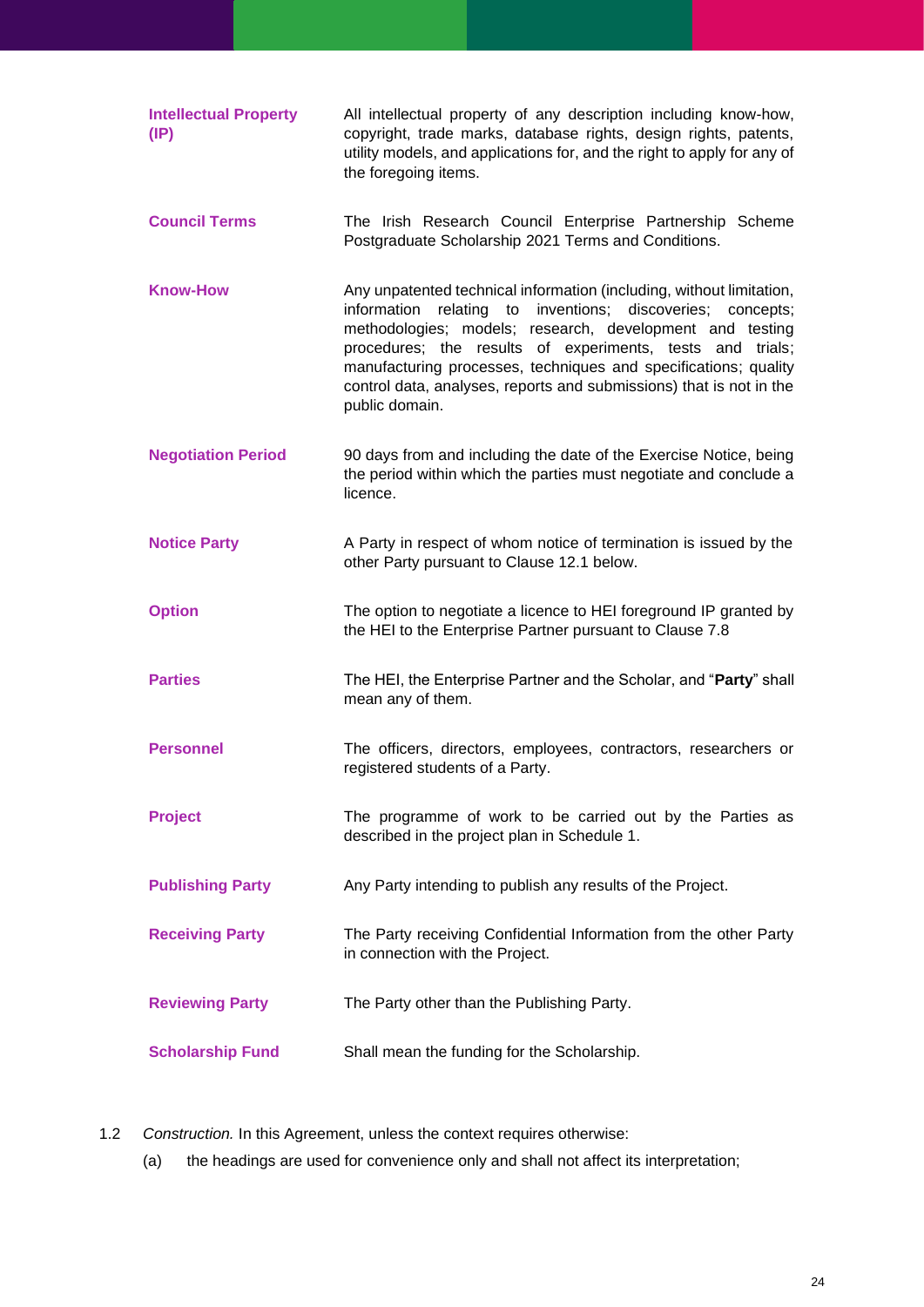- (b) references to persons shall include incorporated and unincorporated persons; references to the singular include the plural and vice versa; and references to either gender include the other and the neuter;
- (c) references to Clauses and Schedules mean clauses of, and schedules to, this Agreement;
- (d) references in this Agreement to termination shall include termination by expiry;
- (e) where the word "including" is used it shall be understood as meaning "including without limitation";
- (f) time shall be construed by reference to time in Ireland;
- (g) 'this Agreement' means the Clauses of, and the Schedules to, this Agreement, and the Council Terms, all of which shall be read as one document; and
- (h) 'business day' shall be construed as a reference to a day (other than a Saturday or Sunday) on which the banks are generally open for business in Ireland.
- 1.3 If any ambiguity or question of intent or interpretation arises, this Agreement shall be construed as if drafted jointly by the Parties and no presumption or burden of proof shall arise favouring or disfavouring any Party by virtue of the authorship of any of the provisions of this Agreement.

## **2. Scope of the Project**

2.1 *Project.* The Parties shall carry out the Project described in Schedule 1 with support from the Supervisor and Enterprise Mentor.

*Duration.* The Project shall be carried out from the Commencement Date until the Completion Date or until such later date as may be agreed in writing between the Parties, or until it is terminated in accordance with the terms of this Agreement.

## **3. Review of Progress**

- 3.1 The Parties shall agree a programme of work on a planned basis in order to complete the Research Project proposed by the Scholar and approved by the Council. The Parties agree to update the programme of work at an agreed frequency.
- 3.2 The Parties will hold review meetings on an agreed basis.

## **4. Responsibilities of the HEI**

4.1 The HEI will support the Scholar to undertake further education for the purpose of attaining either a PhD or Research Master's award.

## **5. Responsibilities of the Scholar**

- 5.1 The relationship between the HEI and the Scholar is purely for attainment of further educational qualifications. A relationship of employer and employee shall not subsist between the HEI and the Scholar; accordingly the HEI shall not have any liability to Scholar as an employee. The relationship between the HEI and the Scholar is governed by the terms of the HEI academic regulations in force for the time being and this Agreement. The awardee:
- 5.2 shall comply with the Council Terms;
- 5.3 shall follow the reasonable instructions issued by the Supervisor that are issued;
- 5.4 is responsible for submitting the annual joint progress reports on time to the Council. A copy of all reports must be submitted to the HEI.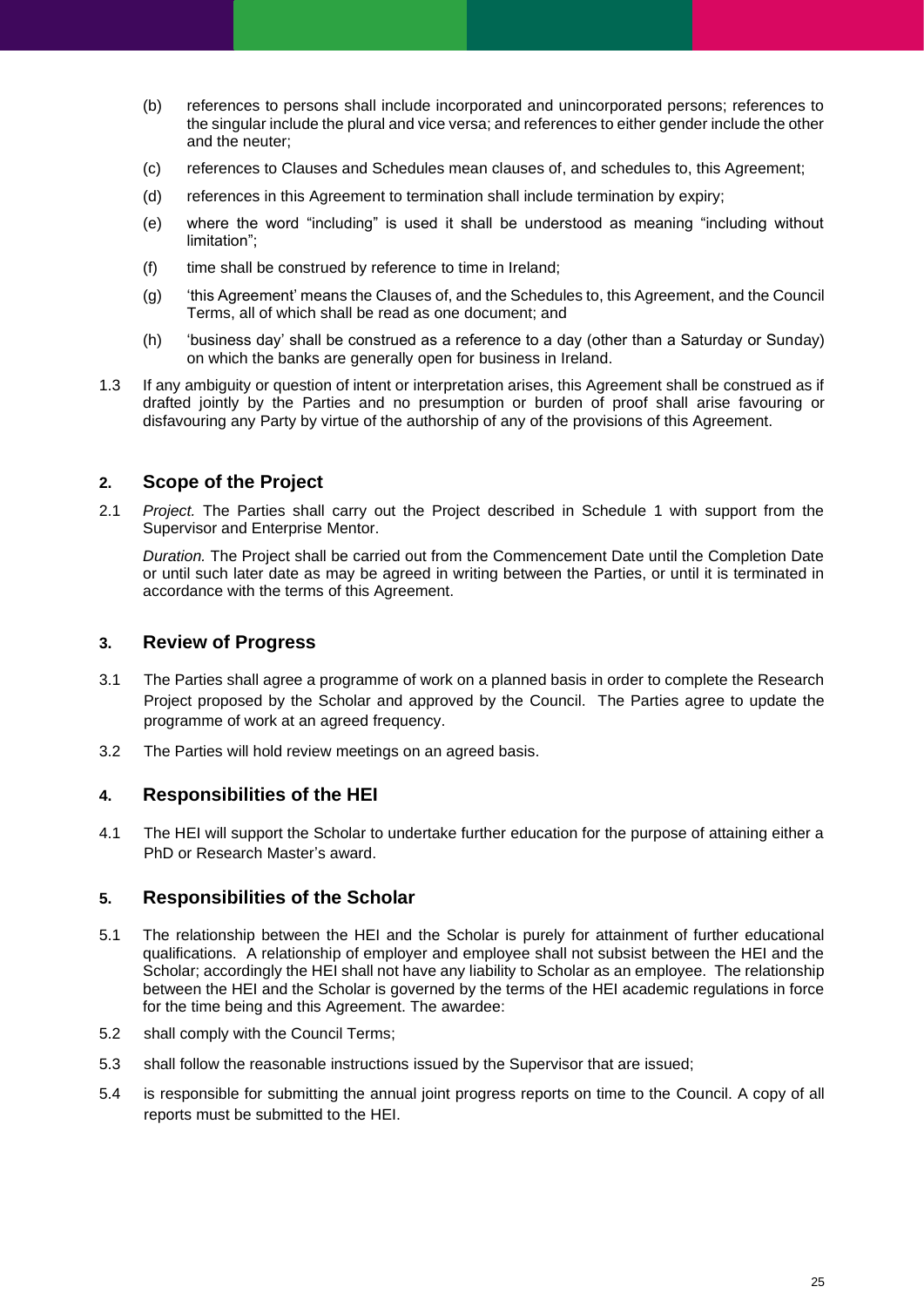#### **6. Responsibilities of the Enterprise Partner**

The Enterprise Partner shall

- 6.1 comply on a continuing basis with its obligations under the Council Terms;
- 6.2 support the Scholar to undertake either a PhD or Research Master's award in accordance with the Council Terms and, where feasible and appropriate, provide a placement period for the Scholar at its facility;
- 6.3 use all reasonable endeavours to enable the Scholar to meet the Scholar's obligations under this Agreement;
- 6.4 hold the HEI harmless and pay all costs that fall due to the Council as a result of the Enterprise Partner's actions in breach of this Agreement.

## **7. Intellectual Property**

- 7.1 In this Agreement
	- (a) a person shall be taken to participate in the generation of:
		- (i) an invention, only if he is considered the, or an, inventor of that invention under Irish patent law as it stands on the date on which the invention is made;
		- (ii) copyright, only if he is the, or an, author of the work in question for the purposes of Irish copyright law as it stands on the date on which the work is generated; and
		- (iii) know-how or information only if he makes a significant intellectual contribution to its generation for these purposes; the contribution of previously generated IP does not constitute a significant intellectual contribution;
	- (b) the term 'generated' includes a reference to the expressions 'discovered', 'conceived', 'first reduced to practice', 'created', and 'developed', and terms cognate with the term 'generated' shall be understood accordingly.

#### *Background IP*

- 7.2 Each Party shall retain all right and title to, and interest in its own Background IP. Nothing in this Agreement shall affect ownership of any Background IP. No licence to use any Background IP is granted or implied by this Agreement except the rights expressly granted in this Agreement.
- 7.3 Register of IP
	- (a) Schedule 2 sets out a list of Background IP that the Parties have agreed to make available for the Project as at the date of this Agreement, together with details of any restrictions or encumbrances on the use of that Background IP.
	- (b) Any Party wishing to make available Background IP for use in the Project after the date of this Agreement shall provide the other Party with a written description of the Background IP together with details of any restrictions or encumbrances on the use of that Background IP.
	- (c) The HEI shall maintain a register of Background IP contributed to the Project detailing the name of the contributing Party together with details of any restrictions or encumbrances on its use specified by the contributing Party.
	- (d) No Party may withdraw or make any amendments to the terms and conditions of any Background IP without the prior written approval of the other Party (such approval shall not be unreasonably withheld or delayed).

#### *Use of Background in the Project*

7.4 Each Party grants to the other Party a royalty-free, non-exclusive licence to use, and permit its Personnel who are involved in the Project to use, its Background IP for the purposes of carrying out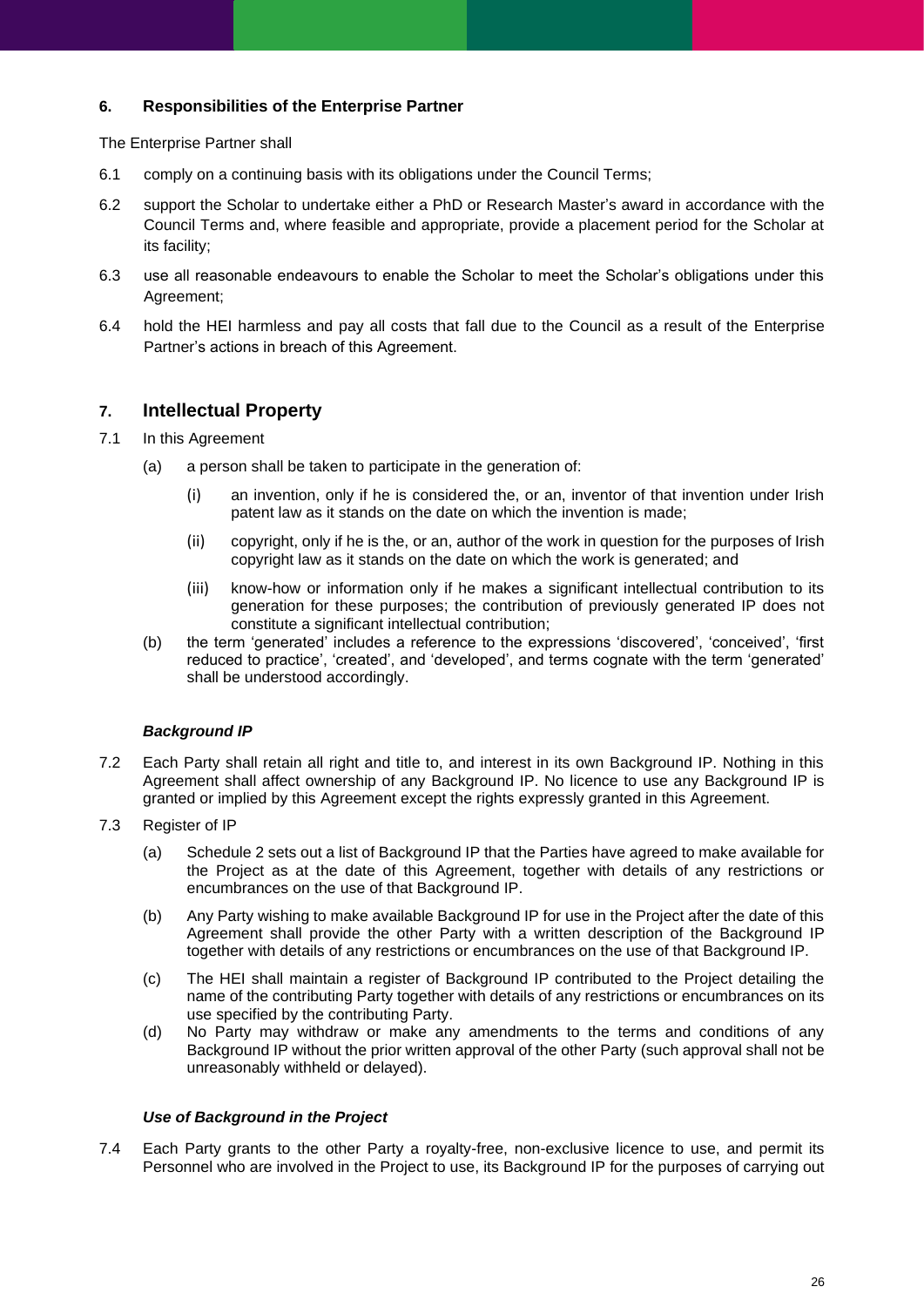the Project, but for no other purpose. Neither Party may grant any sub-licence to use the other Party's Background IP.

#### *Notification of Results*

7.5 Each of the Parties shall notify the other promptly after identifying any experimental result that it believes is patentable or otherwise protectable, and will supply copies of those results. All other experimental results will be reported according to the reporting arrangements in the Project plan described in Schedule 1.

#### *Project Foreground IP*

- 7.6 All right and title to, and any interest in, any and all Project Foreground IP shall be vested and remain vested in the HEI. To the extent that any Project Foreground IP is capable of prospective assignment, the Enterprise Partner and the Scholar now assigns that Project Foreground IP to the HEI; and to the extent that any Project Foreground IP cannot be prospectively assigned, shall assign such Project Foreground IP as and when that Project Foreground IP is created, at the request of the HEI. At the request and expense of the HEI, the Enterprise Partner shall execute such documents as may be necessary to transfer title to the HEI and apply for patents or other protections for such Project Foreground IP.
- 7.7 The HEI grants to the Enterprise Partner a first Option to negotiate a licence to commercially exploit any Project Foreground IP. If the Enterprise Partner wishes to exercise an Option, it shall give an Exercise Notice to the HEI prior to the completion of the Project. Upon receipt of an Exercise Notice, the Parties acting reasonably shall promptly enter into negotiations in good faith with a view to the conclusion of a licence agreement in respect of the HEI Foreground IP during the Negotiation Period. If the Enterprise Partner does not exercise its Option during the term of the Project or the Parties are unable to agree the terms of a licence agreement within the Negotiation Period that Option shall lapse.
	- 7.7.1 Where HEI staff other that the Scholar have contributed to the creation of Project Foreground IP in the course of the project the HEI grants to the Enterprise Partner, where it is free to do so, a first Option under the terms as described in clause 7.7.
- 7.8 Any such licence shall be on fair and reasonable commercial terms and subject to separate agreement.

#### *Research rights*

7.9 Notwithstanding the grant of any exclusive licence to Project Foreground IP, the HEI shall have a non-exclusive, irrevocable, perpetual, royalty free right to utilise the Foreground IP for internal teaching and research, but for no other purpose. The rights of the HEI under this Clause **Error! Reference source not found.** are subject to the confidentiality restrictions in Clause 8 and the rules on publication in Clause 9.

#### *IP protection*

7.10 The HEI shall consult with the Enterprise Partner in respect of the IP protection strategy and associated costs for the Project Foreground IP, including application for patents or other protections. The HEI shall be responsible for the costs of such IP protection until the Project Foreground IP is licensed to the Enterprise Partner, and any such licence shall include terms that relate to ongoing IP costs and the reimbursement of [*a contribution to*] the previous direct costs of this IP protection.

#### *Step-in rights*

7.11 If the HEI chooses not to file, prosecute or maintain any IP protection for the Foreground IP, the HEI shall give the Enterprise Partner notice within a reasonable period prior to the potential loss of rights, and if the Enterprise Partner so requests, the HEI shall (at the cost and expense of the Enterprise Partner) prepare, file, prosecute and maintain such IP protection as the Enterprise Party sees fit.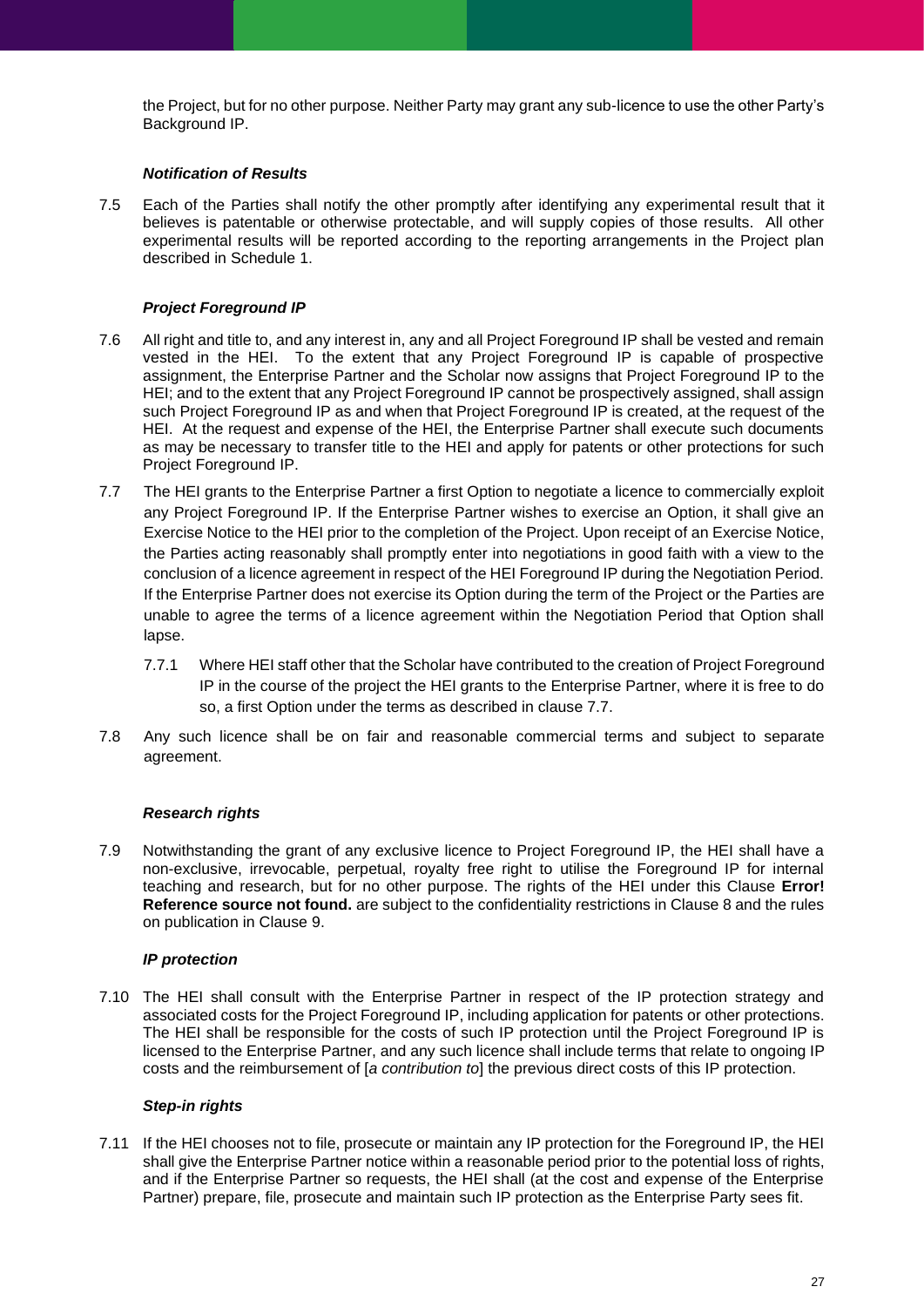#### *State Aid*

7.12 The grant of any assignment of, or licence to, IP pursuant to Clause 7.8 is subject to compliance with EU state aid rules and the Parties shall use all reasonable endeavours to ensure that the terms of any such assignment or licence do not give rise to unlawful state aid.

### **8. Confidentiality**

#### *Confidentiality obligations*

- 8.1 Each receiving party undertakes:
	- (a) to maintain as secret and confidential all Confidential Information obtained directly or indirectly from the Disclosing Party in the course of or in anticipation of this Agreement and to respect the Disclosing Party's rights therein;
	- (b) to use such Confidential Information only for the purposes of this Agreement;
	- (c) to disclose such Confidential Information only to those of its Personnel to whom and to the extent that such disclosure is reasonably necessary for the purposes of this Agreement; and
	- (d) to ensure that all those to whom disclosure of or access to such Confidential Information has been given comply with the provisions of this Agreement, and the Receiving Party shall be liable to the Disclosing Party for any breach of this Agreement by any of the foregoing.

#### *Exceptions to obligations*

- 8.2 The provisions of Clause 8.1 shall not apply to Confidential Information which the Receiving Party can demonstrate by reasonable, written evidence:
	- (a) was, prior to its receipt by the Receiving Party from the Disclosing Party, in the possession of the Receiving Party and at its free disposal; or
	- (b) is subsequently disclosed to the Receiving Party without any obligations of confidence by a third party who has not derived it directly or indirectly from the Disclosing Party; or
	- (c) is independently developed by the Receiving Party by individuals who have not had any direct or indirect access to the Disclosing Party's Confidential Information; or
	- (d) is or becomes generally available to the public through no act or default of the Receiving Party or its Personnel.

#### *Disclosure in accordance with legal obligations*

- 8.3 To the extent that the Receiving Party is required to disclose any of the Disclosing Party's Confidential Information by order of a court or other public body that has jurisdiction over it or under other statutory or regulatory obligations it may do so, provided that, before making such a disclosure the Receiving Party shall, unless it is prohibited from so doing by law:
	- (a) inform the Disclosing Party of the proposed disclosure as soon as possible, in any event, no later than five (5) business days after becoming aware of the proposed disclosure; and
	- (b) cooperate with the Disclosing Party's reasonable, lawful efforts to resist, limit or delay such disclosure (at the cost and expense of the Disclosing Party).

Disclosure of any Confidential Information pursuant to any such order or requirement shall not be deemed to render it non-confidential and the Receiving Party's obligations with respect to such Confidential Information shall not be changed or lessened by virtue of any such disclosure, unless such disclosure results in one or more of the exceptions listed in Clause **Error! Reference source not found.** above applying to that Confidential Information.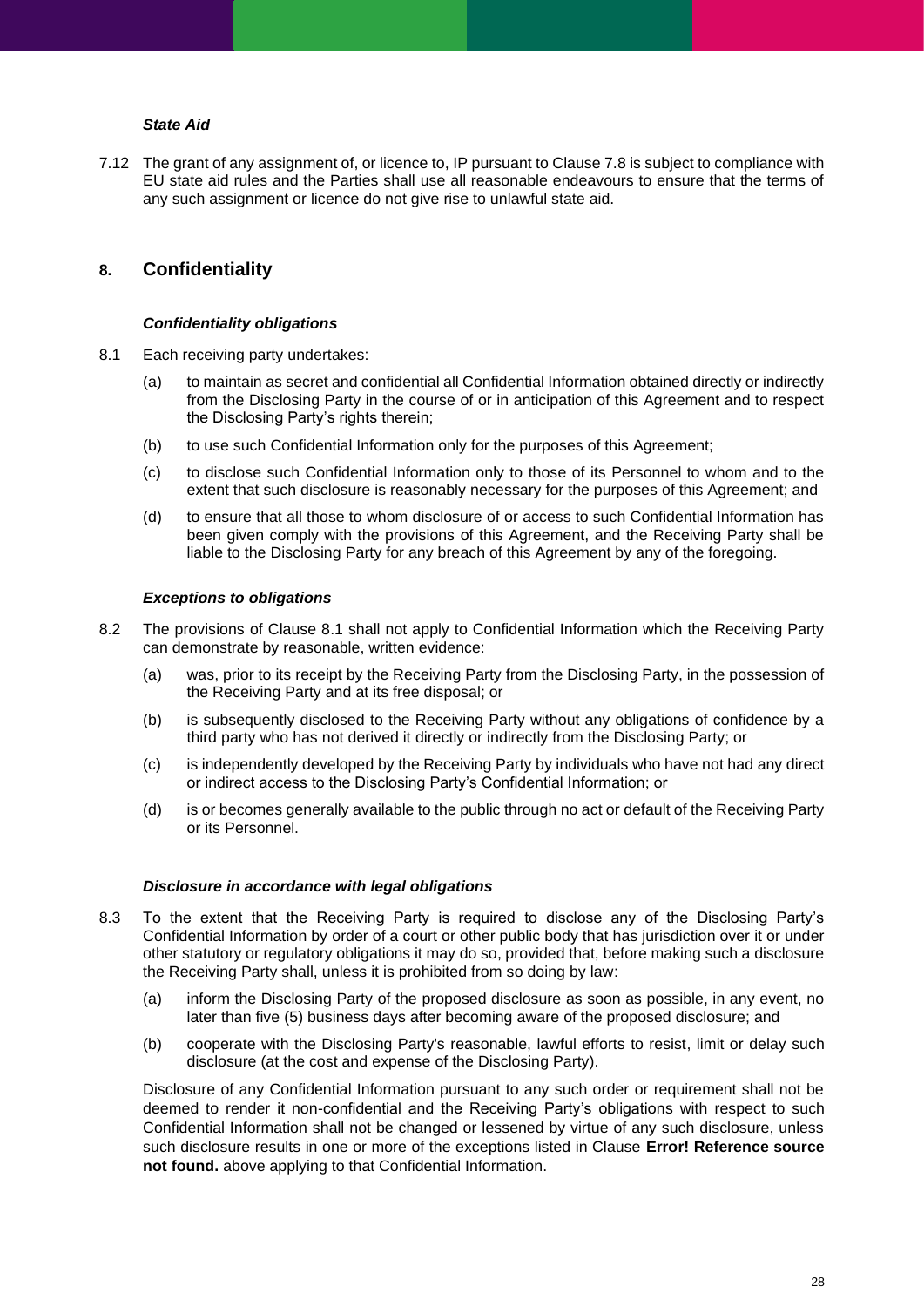- 8.4 The Enterprise Partner acknowledges and agrees that the HEI is subject to FOIA and the codes of practice issued under FOIA as may be amended, updated or replaced from time to time. The Enterprise Partner agrees that all requests under FOIA relating to this Agreement and any other relevant records will be processed by the HEI under the terms of FOIA. The HEI and the Enterprise Partner shall communicate and cooperate in relation to the processing of any requests under FOIA*.*
- 8.5 Each Party shall give notice to each of the other Parties of any unauthorised use, disclosure, theft or other loss of that other Party's Confidential Information as soon as is practicable after becoming aware of it.
- 8.6 The obligations of confidentiality and non-use set out in this Clause 8 shall survive termination of this Agreement for any reason for a period of five years from the date of termination.

## **9. Publications**

- 9.1 The Parties recognise the Council policy relating to the placement of research publications in open access repositories as set out in the Council Terms. The Parties agree that the HEI and its authorised personnel, and the Scholar, shall be entitled to make oral, written or other public disclosures of the results of the Project and the Foreground IP, including but not limited to:
	- a. making presentations at seminars, symposia, professional meetings; and
	- b. publishing in journals, or otherwise of their own choosing, methods and results in accordance with normal academic practice;

provided that the publication has been approved by the Supervisor and the Enterprise Partner, in accordance with Clauses 9.2, 9.3 and 9.4 below.

- 9.2 The Publishing Party shall submit its proposed publication in writing to the Reviewing Party at least 30 days before submitting it for publication.
- 9.3 If the Reviewing Party believes that delay is needed in order to seek patent or similar protection for any of the Reviewing Party's Background IP or any Foreground IP, the Reviewing Party may by giving written notice to the Publishing Party require the Publishing Party to delay the proposed publication for a maximum of 90 days or other such time as both Parties may agree, or until any affected IP is protected, whichever is the sooner.
- 9.4 All Foreground IP shall be treated as Confidential Information belonging to the Enterprise Partner. The Reviewing Party may, by giving written notice to the Publishing Party, require the removal of any of the Reviewing Party's Confidential Information from the publication.
- 9.5 If the Publishing Party does not receive a written objection from the Reviewing Party within 30 days of submission of notification of publication, then permission to publish shall be deemed to have been given.
- 9.6 The Scholar must receive written approval from the Supervisor and the Enterprise Partner to proceed with the publication.
- 9.7 Notwithstanding the foregoing provisions of this Clause 9, nothing in this Agreement shall preclude the Scholar from including results of the Project and the Foreground Intellectual Property in any thesis or other dissertation for a doctoral or other degree (a "thesis") or from following procedures for examination and for admission to postgraduate degree status provided that:-
	- (a) a draft of the thesis is submitted to the Enterprise Partner at least 30 days before the date of submission for examination; and
	- (b) where it is reasonably determined that the thesis should be embargoed, the Parties agree that the Scholar is responsible for the embargo of the thesis.

#### **10. Warranties and Undertakings**

10.1 *No implied warranties, etc.* Each Party acknowledges that, in entering into this Agreement, it does not do so in reliance on any representation, warranty or other provision except as expressly provided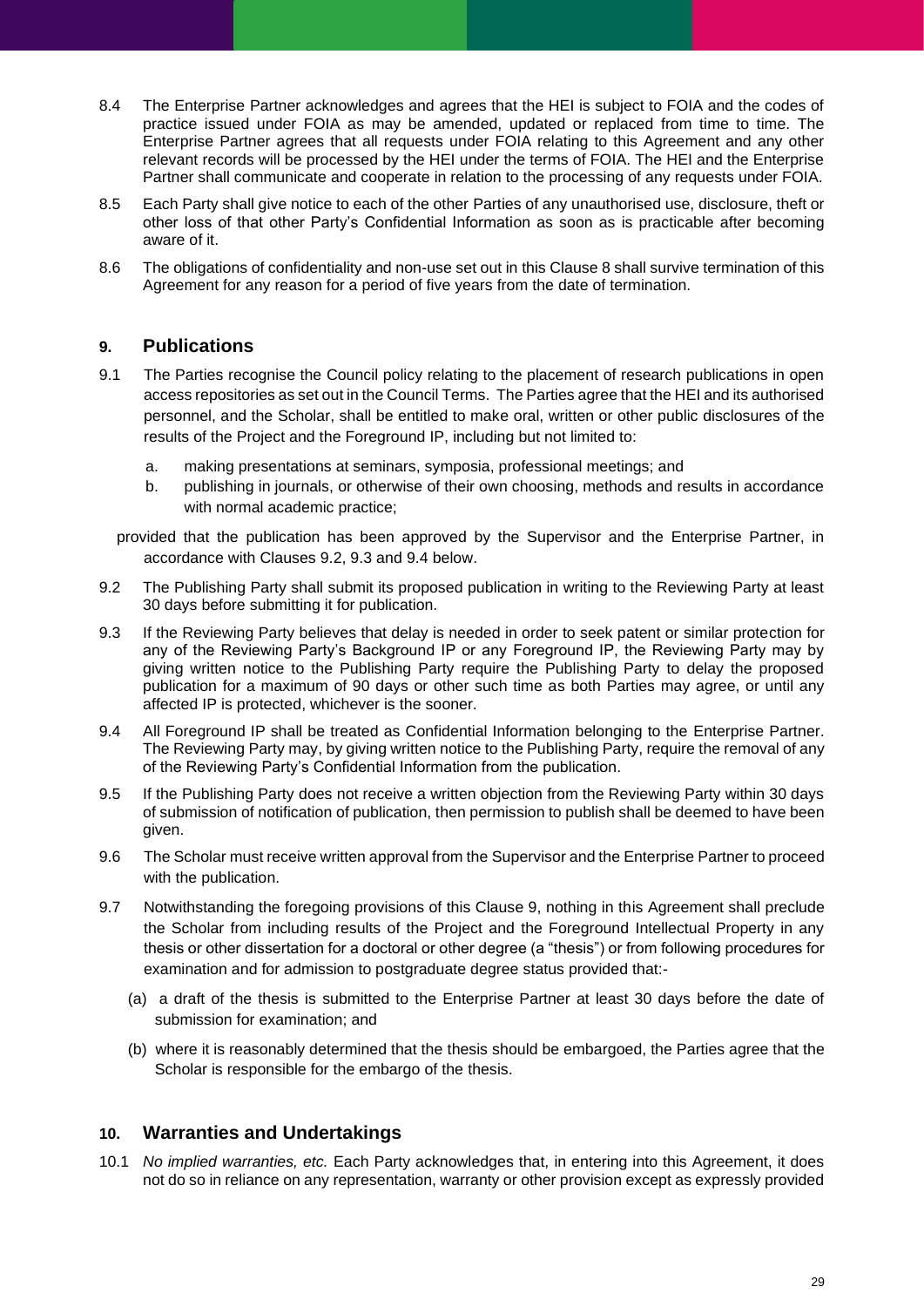in this Agreement, and any conditions, warranties or other terms implied by statute or common law are excluded from this Agreement to the fullest extent permitted by law.

- 10.2 No warranty or representation is provided by the HEI that the Scholar will obtain any qualification. The award of any such qualification shall be subject to satisfactory progression and solely at the HEI's discretion in accordance with the HEI's academic regulations for the time being and from time to time.
- 10.3 Only the Scholar has rights of appeal where such academic regulations are applied.
- 10.4 *Entitlement to enter the contract.* Each Party warrants to the other that it has full power and authority under its constitution and has taken all necessary actions and obtained all authorisations, licences, consents and approvals, to allow it to enter into this Agreement.
- 10.5 *No other warranties.* Neither Party warrants or undertakes that any result or outcome, whether stated in this Agreement or not, shall be achieved, be achievable or be attained at all or by a given Completion Date or any other date, nor does either Party give any warranty that the content or use of any results, IP, reports, information or other materials provided in connection with this Agreement will not constitute or result in any infringement of third-party rights.

### **11. Liability and Insurance**

11.1 The HEI shall have no liability to the Enterprise Partner other than for breach of its obligations in accordance with Clause 8 (Confidentiality). Notwithstanding the foregoing, the HEI's total liability in contract, tort or otherwise arising out of or in connection with or in relation to this Agreement and the Research Project, excluding breaches of Clause 8 (Confidentiality), shall be limited to an amount in euro equal to the amount of the Scholarship Fund paid by the HEI to the Enterprise Partner during the preceding 12-month period.

#### **12. Termination**

- 12.1 This Agreement shall continue until the earlier of
	- (a) cessation of the Project in accordance with Clause 9 of the Council Terms;
	- (b) following all appeals, the Scholar has received written confirmation that he has failed to meet the progression requirements as set out in the HEI academic regulation;
	- (c) the Enterprise Partner becomes insolvent;
	- (d) agreement in writing between the HEI and the Enterprise Partner that this Agreement should terminate.
- 12.2 *Survival of obligations.* On termination or expiration of this Agreement for any reason, all rights and duties of the Parties with regard to each other will cease except for rights and remedies which may have accrued prior to termination or expiration and any rights and/or obligations which expressly or by implication are intended to commence, survive or continue in effect on or after termination or expiration. Without prejudice to the generality of this clause, the termination or expiration of this Agreement will not affect Clauses 6, 7, 8,9, 11 and, to the extent applicable, **Error! Reference**  source not found. which shall survive the expiration and/or termination of this Agreement.

#### **13. General**

- 13.1 **Amendments***.* This Agreement may only be amended in writing signed by duly authorised representatives of the Parties.
- 13.2 **Assignment***.* Neither Party may assign, mortgage, charge or otherwise transfer any or all of its rights and obligations under this Agreement without the prior written agreement of the other Party.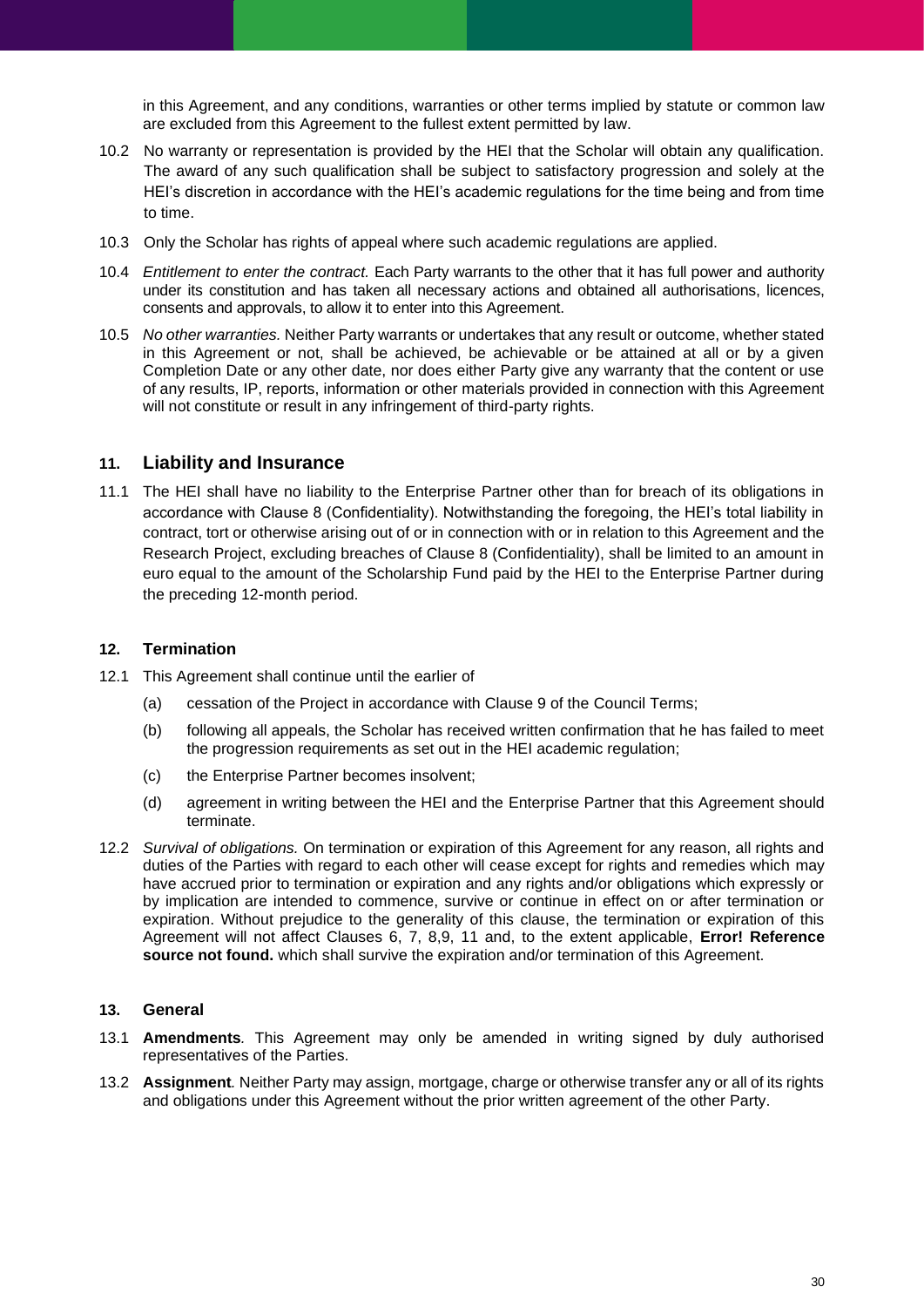13.3 **Notices***.* All notices given by either Party to the other pursuant to this Agreement shall be in writing and may be delivered by pre-paid post, registered courier or by hand to:

|         | <b>Enterprise Partner Contact:</b> | <b>HEI Contact:</b>     |
|---------|------------------------------------|-------------------------|
| Name    | $  \bullet  $                      | $  \bullet  $           |
| Title   | [•]                                | $\lceil \bullet \rceil$ |
| Address | $  \bullet  $                      | $\lceil \bullet \rceil$ |

Any such notice, if so given, shall be deemed to have been served:

- (a) if sent by hand, when delivered;
- (b) if sent by post or courier, one business day after posting.
- 13.4 **Severability**. If the whole or any part of a provision of this Agreement is or becomes illegal, invalid or unenforceable under the law of any jurisdiction, that shall not affect the legality, validity or enforceability under the law of that jurisdiction of the remainder of the provision in question or any other provision of this Agreement and the legality, validity or enforceability under the law of any other jurisdiction of that or any other provision of this Agreement.
- 13.5 **Counterparts and Signatures***.* This Agreement may be executed in counterparts all of which taken together shall constitute one single agreement between the Parties. Transmission of an executed counterpart of this Agreement by fax or e-mail (in PDF, JPEG or other agreed format) shall take effect as delivery of an executed counterpart of this Agreement. If either method of delivery is adopted, without prejudice to the validity of the agreement thus made, each Party shall provide the others with the original of such counterpart as soon as reasonably possible thereafter.
- 13.6 *Announcements.* Neither Party shall make any press or other public announcement concerning any aspect of this Agreement, or make any use of the name of the other Party in connection with or in consequence of this Agreement, without the prior written consent of the other Party.
- 13.7 *Law and jurisdiction.* This Agreement and any non-contractual obligations arising out of or in connection with this Agreement shall be governed by and construed in accordance with the laws of Ireland and each Party agrees to submit to the exclusive jurisdiction of the courts of Ireland.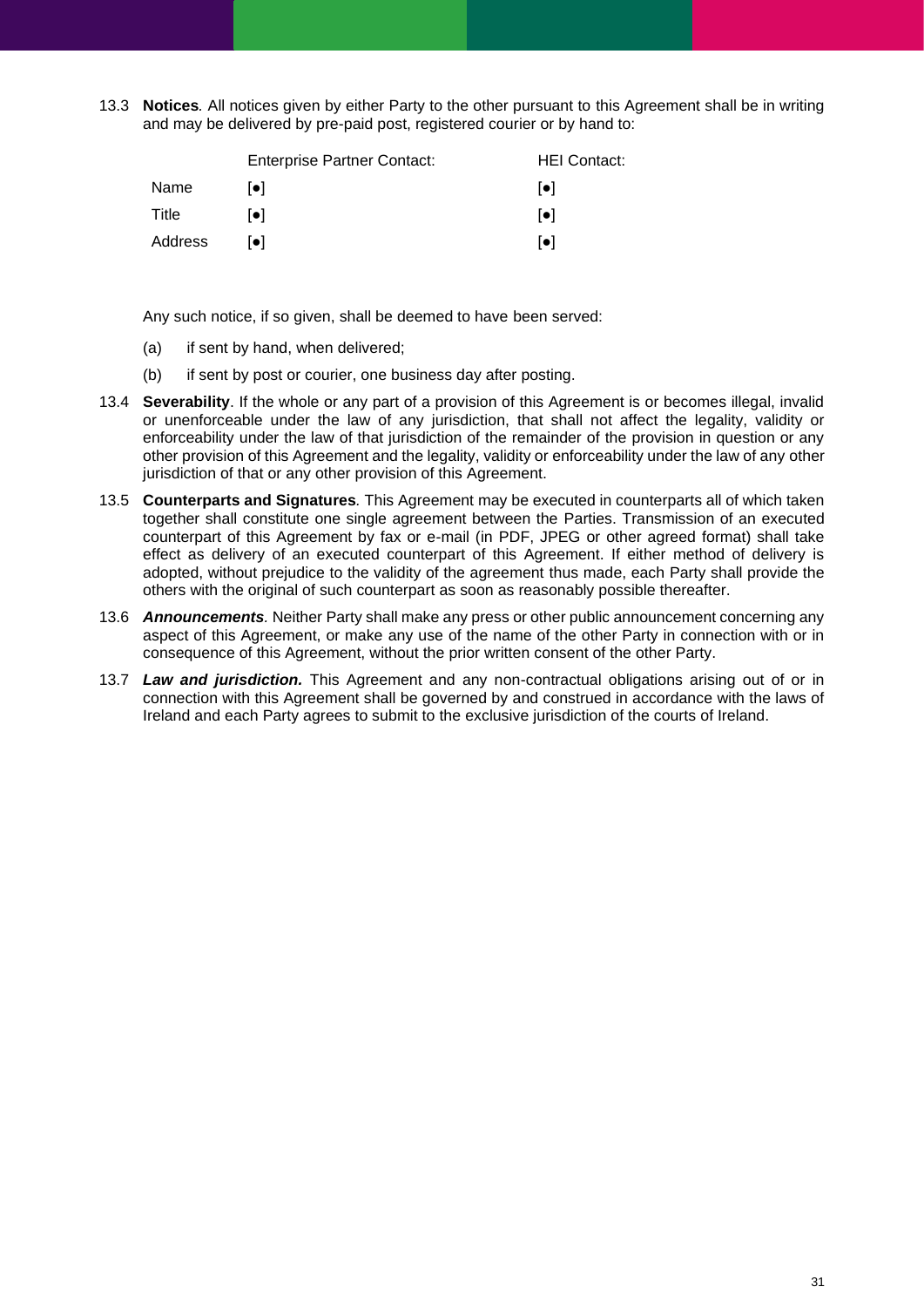| SIGNED For and on behalf of the HEI | <b>SIGNED</b> For and on behalf of                 |
|-------------------------------------|----------------------------------------------------|
| [Insert full legal name of the HEI] | [Insert full legal name of the Enterprise Partner] |
| Signed                              | Signed                                             |
| Name                                | Name                                               |
| Title                               | Title                                              |
| Date                                | Date                                               |
| <b>SIGNED</b> by the Scholar        | Agreed and acknowledged by the Supervisor          |
| Signed                              | Signed                                             |
| Name                                | Name                                               |
| <b>Title</b>                        | <b>Title</b>                                       |

Date

\_\_\_\_\_\_\_\_\_\_\_\_\_\_\_\_\_\_\_\_\_\_\_\_\_\_\_\_\_\_\_\_\_\_\_\_

Date

\_\_\_\_\_\_\_\_\_\_\_\_\_\_\_\_\_\_\_\_\_\_\_\_\_\_\_\_\_\_\_\_\_\_\_\_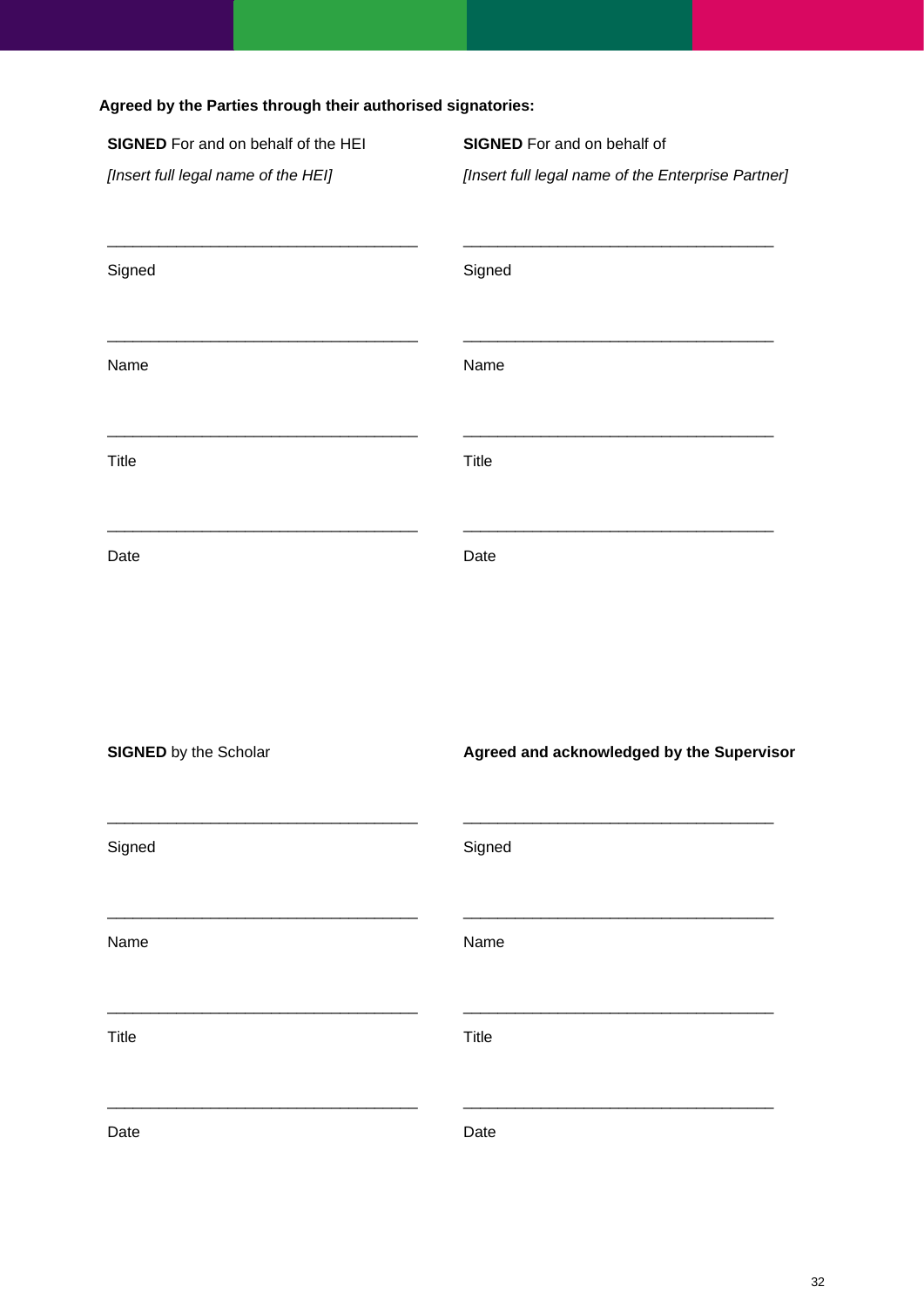## **Schedule 1**

## **Project Plan**

| <b>Commencement</b><br><b>Date</b> |                                                                                                                                                                       |
|------------------------------------|-----------------------------------------------------------------------------------------------------------------------------------------------------------------------|
| <b>Completion Date</b>             |                                                                                                                                                                       |
| <b>Scope of Project</b>            | Insert the project plan as agreed for funding under the Irish Research Council<br>Enterprise Partnership Scheme Postgraduate Scholarship 2021 Terms and<br>Conditions |